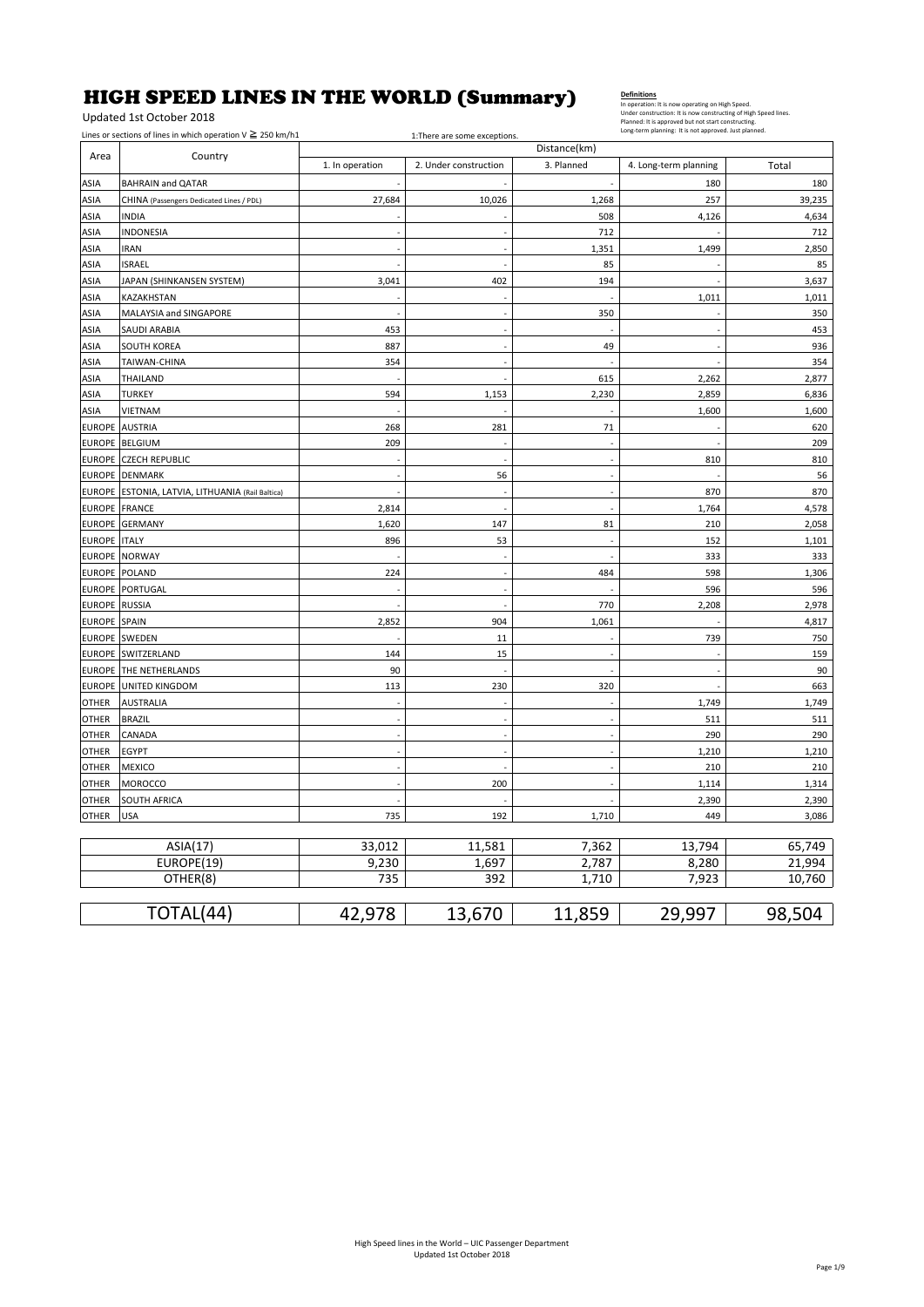Updated 1st October 2018

|             | Planned: It is approved but not start constructing<br>Long-term planning: It is not approved. Just planned.<br>Lines or sections of lines in which operation $V \ge 250$ km/h1<br>1:There are some exceptions. |                       |                           |  |                     |             |                     |            |                  |
|-------------|----------------------------------------------------------------------------------------------------------------------------------------------------------------------------------------------------------------|-----------------------|---------------------------|--|---------------------|-------------|---------------------|------------|------------------|
| Area        | Country                                                                                                                                                                                                        | Status                | Section                   |  |                     |             | Max.Speed<br>(km/h) | Date       | Distance<br>(km) |
| ASIA        | <b>BAHRAIN and QATAR</b>                                                                                                                                                                                       | 4. Long-term planning | Doha                      |  | Manama              |             | 350                 |            | 180              |
| ASIA        | CHINA (Passengers Dedicated Lines / PDL)                                                                                                                                                                       | 1. In operation       | Qinhuangdao               |  | Shenyang North      |             | 250                 | 2003.12.31 | 404.9            |
| ASIA        | CHINA (Passengers Dedicated Lines / PDL)                                                                                                                                                                       | 1. In operation       | Nanjing South             |  | Hefei               |             | 250                 | 2008.04.18 | 148              |
| ASIA        | CHINA (Passengers Dedicated Lines / PDL)                                                                                                                                                                       | 1. In operation       | Beijing South             |  | Tianjing            |             | 350                 | 2008.08.01 | 118              |
| ASIA        | CHINA (Passengers Dedicated Lines / PDL)                                                                                                                                                                       | 1. In operation       | Qingdao                   |  | Jinan               |             | 200                 | 2009.01.10 | 393              |
| ASIA        | CHINA (Passengers Dedicated Lines / PDL)                                                                                                                                                                       | 1. In operation       | Hefei East                |  | Hankou              |             | 250                 | 2009.04.01 | 380              |
| ASIA        | CHINA (Passengers Dedicated Lines / PDL)                                                                                                                                                                       | 1. In operation       | Shijiazhuang North        |  | Taiyuan             |             | 250                 | 2009.04.18 | 227              |
| ASIA        | CHINA (Passengers Dedicated Lines / PDL)                                                                                                                                                                       | 1. In operation       | Suining                   |  | Chengdu East        |             | 200                 | 2009.07.01 | 146              |
| ASIA        | CHINA (Passengers Dedicated Lines / PDL)                                                                                                                                                                       | 1. In operation       | Ningbo                    |  | Cangnan             |             | 250                 | 2009.09.28 | 351              |
| ASIA        | CHINA (Passengers Dedicated Lines / PDL)                                                                                                                                                                       | 1. In operation       | Wuhan                     |  | Guangzhou South     |             | 350                 | 2009.12.26 | 1079.4           |
| ASIA        | CHINA (Passengers Dedicated Lines / PDL)                                                                                                                                                                       | 1. In operation       | Zhengzhou East            |  | Xi'an North         |             | 350                 | 2010.02.06 | 553              |
| ASIA        | CHINA (Passengers Dedicated Lines / PDL)                                                                                                                                                                       | 1. In operation       | Cangnan                   |  | Fuzhou              |             | 250                 | 2010.04.26 | 211              |
| ASIA        | CHINA (Passengers Dedicated Lines / PDL)                                                                                                                                                                       | 1. In operation       | Fuzhou                    |  | Xiamenbei           |             | 250                 | 2010.04.26 | 234              |
| ASIA        | CHINA (Passengers Dedicated Lines / PDL)                                                                                                                                                                       | 1. In operation       | Chengdu                   |  | Qingchengshan       |             | 200                 | 2010.05.10 | 65.4             |
| ASIA        | CHINA (Passengers Dedicated Lines / PDL)                                                                                                                                                                       | 1. In operation       | Shanghai                  |  | Nanjing             |             | 350                 | 2010.07.01 | 323.5            |
| ASIA        | CHINA (Passengers Dedicated Lines / PDL)                                                                                                                                                                       | 1. In operation       | Jiujiang                  |  | Nanchang West       |             | 250                 | 2010.08.28 | 138              |
| ASIA        | CHINA (Passengers Dedicated Lines / PDL)                                                                                                                                                                       | 1. In operation       | Shanghai Hongqiao         |  | Hangzhou South      |             | 350                 | 2010.10.26 | 173              |
| ASIA        | CHINA (Passengers Dedicated Lines / PDL)                                                                                                                                                                       | 1. In operation       | Haikou                    |  | Sanya               | (East Ring) | 250                 | 2010.12.30 | 308.1            |
| ASIA        | CHINA (Passengers Dedicated Lines / PDL)                                                                                                                                                                       | 1. In operation       | Guangzhou South           |  | Zhuhai              |             | 200                 | 2011.01.07 | 142.9            |
| ASIA        | CHINA (Passengers Dedicated Lines / PDL)                                                                                                                                                                       | 1. In operation       | Changchun                 |  | Jilin               |             | 250                 | 2011.01.11 | 110.9            |
| ASIA        | CHINA (Passengers Dedicated Lines / PDL)                                                                                                                                                                       | 1. In operation       | Beijing South             |  | Shanghai Hongqiao   |             | 350                 | 2011.06.03 | 1318.3           |
| ASIA        | CHINA (Passengers Dedicated Lines / PDL)                                                                                                                                                                       | 1. In operation       | Guangzhou South           |  | Shenzhen North      |             | 250                 | 2011.12.26 | 111              |
| ASIA        | CHINA (Passengers Dedicated Lines / PDL)                                                                                                                                                                       | 1. In operation       | Longyan                   |  | Zhangzhou           |             | 200                 | 2012.06.29 | 113.5            |
| ASIA        | CHINA (Passengers Dedicated Lines / PDL)                                                                                                                                                                       | 1. In operation       | Hankou                    |  | <b>Yichang East</b> |             | 200                 | 2012.07.01 | 292.1            |
| ASIA        | CHINA (Passengers Dedicated Lines / PDL)                                                                                                                                                                       | 1. In operation       | Zhengzhou East            |  | Wuhan               |             | 350                 | 2012.09.28 | 525.6            |
| ASIA        | CHINA (Passengers Dedicated Lines / PDL)                                                                                                                                                                       | 1. In operation       | Bengbu South              |  | Hefei               |             | 350                 | 2012.10.16 | 130.6            |
| ASIA        | CHINA (Passengers Dedicated Lines / PDL)                                                                                                                                                                       | 1. In operation       | Dalian North              |  | Harbin West         |             | 350                 | 2012.12.01 | 921.2            |
| ASIA        | CHINA (Passengers Dedicated Lines / PDL)                                                                                                                                                                       | 1. In operation       | Taigemu                   |  | Baotou              |             | 200                 | 2012.12.15 | 145              |
| ASIA        | CHINA (Passengers Dedicated Lines / PDL)                                                                                                                                                                       | 1. In operation       | <b>Beijing West</b>       |  | Zhengzhou East      |             | 350                 | 2012.12.26 | 676.2            |
| ASIA        | CHINA (Passengers Dedicated Lines / PDL)                                                                                                                                                                       | 1. In operation       | Taishansuo(block station) |  | Liuzhou             |             | 200                 | 2012.12.28 | 498              |
| ASIA        | CHINA (Passengers Dedicated Lines / PDL)                                                                                                                                                                       | 1. In operation       | Nanjing South             |  | Hangzhou East       |             | 350                 | 2013.07.01 | 254              |
| ASIA        | CHINA (Passengers Dedicated Lines / PDL)                                                                                                                                                                       | 1. In operation       | Hangzhou South            |  | Ningbo              |             | 350                 | 2013.07.01 | 155              |
| ASIA        | CHINA (Passengers Dedicated Lines / PDL)                                                                                                                                                                       | 1. In operation       | Panjin North              |  | Yingkou East        |             | 350                 | 2013.09.12 | 90               |
| ASIA        | CHINA (Passengers Dedicated Lines / PDL)                                                                                                                                                                       | 1. In operation       | Nanchang West             |  | Fuzhou              |             | 200                 | 2013.09.26 | 547              |
| ASIA        | CHINA (Passengers Dedicated Lines / PDL)                                                                                                                                                                       | 1. In operation       | Yongtai                   |  | Putian              |             | 200                 | 2013.09.26 | 59               |
| ASIA        | CHINA (Passengers Dedicated Lines / PDL)                                                                                                                                                                       | 1. In operation       | Tianjin                   |  | Qinhuangdao         |             | 350                 | 2013.12.01 | 288              |
| ASIA        | CHINA (Passengers Dedicated Lines / PDL)                                                                                                                                                                       | 1. In operation       | Xi'an North               |  | Baoji South         |             | 350                 | 2013.12.28 | 137              |
| ASIA        | CHINA (Passengers Dedicated Lines / PDL)                                                                                                                                                                       | 1. In operation       | Xiamen North              |  | Shenzhen North      |             | 250                 | 2013.12.28 | 513              |
| ASIA        | CHINA (Passengers Dedicated Lines / PDL)                                                                                                                                                                       | 1. In operation       | Nanhu East                |  | Xianning South      |             | 250                 | 2013.12.28 | 76               |
| ASIA        | CHINA (Passengers Dedicated Lines / PDL)                                                                                                                                                                       | 1. In operation       | Liuzhou                   |  | Nanning             |             | 250                 | 2013.12.28 | 223              |
| ASIA        | CHINA (Passengers Dedicated Lines / PDL)                                                                                                                                                                       | 1. In operation       | Qinzhou North             |  | Fangchenggang       |             | 250                 | 2013.12.28 | 62               |
| ASIA        | CHINA (Passengers Dedicated Lines / PDL)                                                                                                                                                                       | 1. In operation       | Nanning East              |  | Beihai              |             | 250                 | 2013.12.28 | 197              |
| ASIA        | CHINA (Passengers Dedicated Lines / PDL)                                                                                                                                                                       | 1. In operation       | Pixian West               |  | Pengzhou            |             | 200                 | 2013.12.28 | 21               |
| ASIA        | CHINA (Passengers Dedicated Lines / PDL)                                                                                                                                                                       | 1. In operation       | Chongqing North           |  | Liangwu             |             | 200                 | 2013.12.28 | 265              |
| ASIA        | CHINA (Passengers Dedicated Lines / PDL)                                                                                                                                                                       | 1. In operation       | Nanning                   |  | Genzhu              |             | 250                 | 2014.04.16 | 143              |
| ASIA        | CHINA (Passengers Dedicated Lines / PDL)                                                                                                                                                                       | 1. In operation       | Genzhu                    |  | Guangzhou South     |             | 200                 | 2014.04.16 | 431              |
| ASIA        | CHINA (Passengers Dedicated Lines / PDL)                                                                                                                                                                       | 1. In operation       | Wuhan                     |  | Dayebei             |             | 250                 | 2014.06.18 | 91               |
| ASIA        | CHINA (Passengers Dedicated Lines / PDL)                                                                                                                                                                       | 1. In operation       | Gedian South              |  | Huanggangdong       |             | 250                 | 2014.06.18 | 36               |
| ASIA        | CHINA (Passengers Dedicated Lines / PDL)                                                                                                                                                                       | 1. In operation       | Taiyuan South             |  | Xi'an North         |             | 250                 | 2014.07.01 | 571              |
| ASIA        | CHINA (Passengers Dedicated Lines / PDL)                                                                                                                                                                       | 1. In operation       | Hangzhou South            |  | Changsha South      |             | 350                 | 2014.12.10 | 911              |
| ASIA        | CHINA (Passengers Dedicated Lines / PDL)                                                                                                                                                                       | 1. In operation       | Changsha South            |  | Xinhuang West       |             | 350                 | 2014.12.16 | 420              |
| ASIA        | CHINA (Passengers Dedicated Lines / PDL)                                                                                                                                                                       | 1. In operation       | Jiangyou                  |  | Chengdu East        |             | 250                 | 2014.12.20 | 153              |
| ASIA        | CHINA (Passengers Dedicated Lines / PDL)                                                                                                                                                                       | 1. In operation       | Chengdu East              |  | Leshan              |             | 250                 | 2014.12.20 | 135              |
| ASIA        | CHINA (Passengers Dedicated Lines / PDL)                                                                                                                                                                       | 1. In operation       | Leshan                    |  | Emeishan            |             | 250                 | 2014.12.20 | 27               |
| ASIA        | CHINA (Passengers Dedicated Lines / PDL)                                                                                                                                                                       | 1. In operation       | Lanzhou West              |  | Ürümqi South        |             | 250                 | 2014.12.26 | 1785             |
| <b>ASIA</b> | CHINA (Passengers Dedicated Lines / PDL)                                                                                                                                                                       | 1. In operation       | Longlibei                 |  | Guangzhou South     |             | 250                 | 2014.12.26 | 857              |
| ASIA        | CHINA (Passengers Dedicated Lines / PDL)                                                                                                                                                                       | 1. In operation       | Qingdao                   |  | Rongcheng           |             | 250                 | 2014.12.28 | 301              |
| ASIA        | CHINA (Passengers Dedicated Lines / PDL)                                                                                                                                                                       | 1. In operation       | Zhengzhou East            |  | Songchenglu         |             | 200                 | 2014.12.28 | 50               |
| ASIA        | CHINA (Passengers Dedicated Lines / PDL)                                                                                                                                                                       | 1. In operation       | Ximotang                  |  | Yantai              |             | 250                 | 2015.02.19 | 19               |
| ASIA        | CHINA (Passengers Dedicated Lines / PDL)                                                                                                                                                                       | 1. In operation       | Nanyangzhai               |  | Jiaozuo             |             | 200                 | 2015.06.16 | 70               |
| ASIA        | CHINA (Passengers Dedicated Lines / PDL)                                                                                                                                                                       | 1. In operation       | Xinhuang West             |  | Guiyang North       |             | 350                 | 2015.06.18 | 286              |
| ASIA        | CHINA (Passengers Dedicated Lines / PDL)                                                                                                                                                                       | 1. In operation       | Hefeibeicheng             |  | Fuzhou              |             | 350                 | 2015.06.28 | 850              |
| ASIA        | CHINA (Passengers Dedicated Lines / PDL)                                                                                                                                                                       | 1. In operation       | Harbin North              |  | Qiqihaer South      |             | 250                 | 2015.08.17 | 269              |
| ASIA        | CHINA (Passengers Dedicated Lines / PDL)                                                                                                                                                                       | 1. In operation       | Shenyang South            |  | Dandong             |             | 250                 | 2015.09.01 | 208              |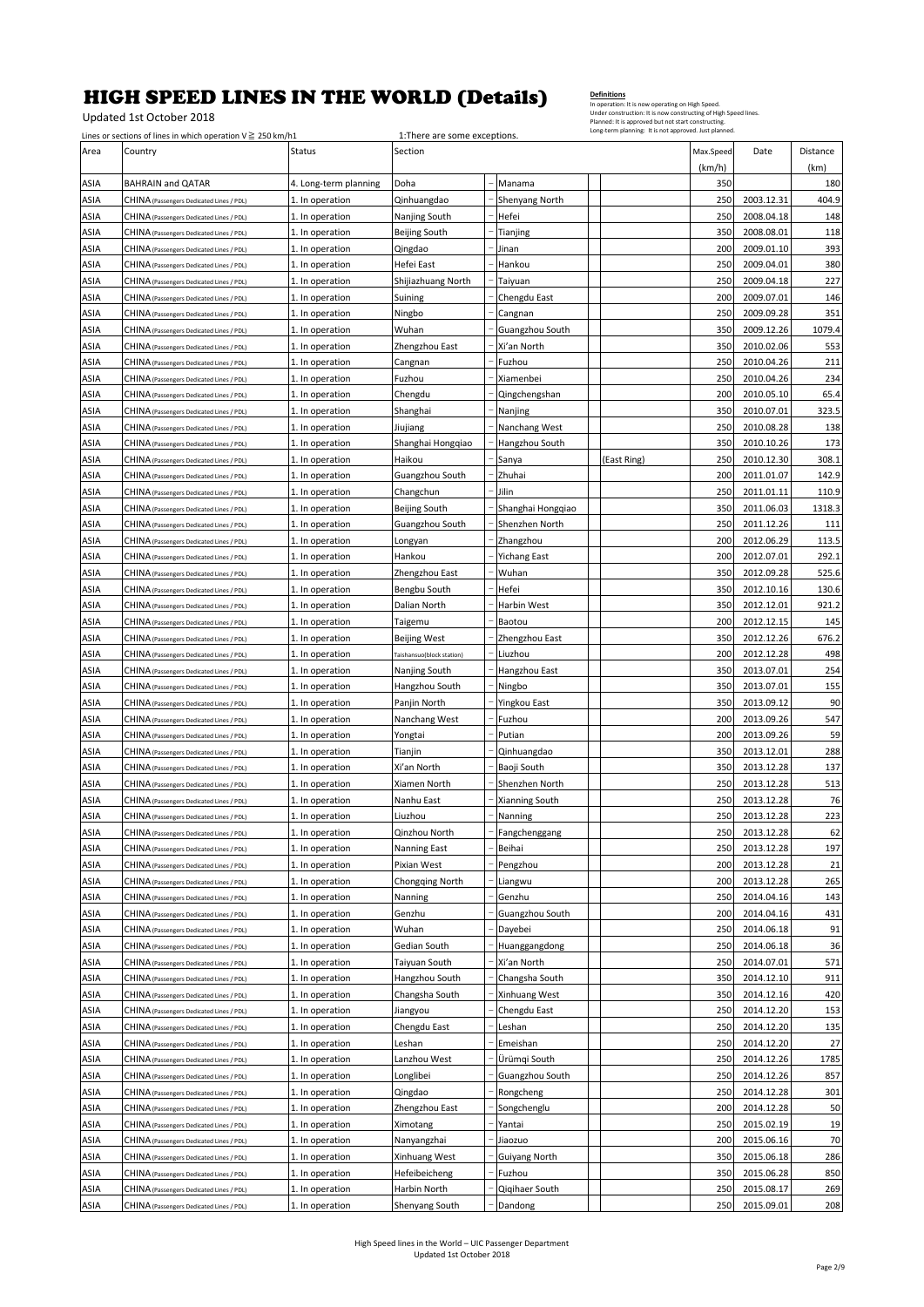Updated 1st October 2018

|              | Lines or sections of lines in which operation $V \ge 250$ km/h1 |                       | Long-term planning: It is not approved. Just planned.<br>1: There are some exceptions. |  |                          |             |           |            |                |
|--------------|-----------------------------------------------------------------|-----------------------|----------------------------------------------------------------------------------------|--|--------------------------|-------------|-----------|------------|----------------|
| Area         | Country                                                         | Status                | Section                                                                                |  |                          |             | Max.Speed | Date       | Distance       |
|              |                                                                 |                       |                                                                                        |  |                          |             | (km/h)    |            | (km)           |
| ASIA         | CHINA (Passengers Dedicated Lines / PDL)                        | 1. In operation       | Tianjin                                                                                |  | Yujiapu                  |             | 350       | 2015.09.20 | 43             |
| ASIA         | CHINA (Passengers Dedicated Lines / PDL)                        | 1. In operation       | Jilin                                                                                  |  | Huichun                  |             | 250       | 2015.09.20 | 361            |
| ASIA         | CHINA (Passengers Dedicated Lines / PDL)                        | 1. In operation       | Nanjing East                                                                           |  | Anqing                   |             | 250       | 2015.12.06 | 257            |
| ASIA         | CHINA (Passengers Dedicated Lines / PDL)                        | 1. In operation       | Nanning                                                                                |  | Baise                    |             | 250       | 2015.12.11 | 223            |
| ASIA         | CHINA (Passengers Dedicated Lines / PDL)                        | 1. In operation       | Dandong                                                                                |  | Dalian North             |             | 200       | 2015.12.17 | 293            |
| ASIA         | CHINA (Passengers Dedicated Lines / PDL)                        | 1. In operation       | Chengdu East                                                                           |  | Banbishan(block station) |             | 250       | 2015.12.25 | 296            |
| ASIA         | CHINA (Passengers Dedicated Lines / PDL)                        | 1. In operation       | Tangyasuo(block station)                                                               |  | Wenzhou South            |             | 200       | 2015.12.26 | 190            |
| ASIA         | CHINA (Passengers Dedicated Lines / PDL)                        | 1. In operation       | Ganxian                                                                                |  | Longyan                  |             | 200       | 2015.12.26 | 248            |
| ASIA         | CHINA (Passengers Dedicated Lines / PDL)                        | 1. In operation       | Tianjin West                                                                           |  | Bazhou West              |             | 250       | 2015.12.28 | 73             |
| ASIA         | CHINA (Passengers Dedicated Lines / PDL)                        | 1. In operation       | Bazhou West                                                                            |  | Xushui                   |             | 200       | 2015.12.28 | 65             |
| ASIA         | CHINA (Passengers Dedicated Lines / PDL)                        | 1. In operation       | Haikou                                                                                 |  | Sanya                    | (West Ring) | 200       | 2015.12.30 | 345            |
| ASIA         | CHINA (Passengers Dedicated Lines / PDL)                        | 1. In operation       | Zhengzhou East                                                                         |  | Xinzheng Airport         |             | 200       | 2015.12.31 | 27             |
| ASIA         | CHINA (Passengers Dedicated Lines / PDL)                        | 1. In operation       | Foshan West                                                                            |  | Zhaoging                 |             | 200       | 2016.03.30 | 81             |
| ASIA         | CHINA (Passengers Dedicated Lines / PDL)                        | 1. In operation       | <b>Changping East</b>                                                                  |  | Xiaojinkou               |             | 200       | 2016.03.30 | 53             |
| ASIA         | CHINA (Passengers Dedicated Lines / PDL)                        | 1. In operation       | Zhengzhou                                                                              |  | Xuzhou                   |             | 350       | 2016.09.10 | 357            |
| ASIA         | CHINA (Passengers Dedicated Lines / PDL)                        | 1. In operation       | <b>Chongqing North</b>                                                                 |  | Wanzhou North            |             | 250       | 2016.11.25 | 246            |
| ASIA         | CHINA (Passengers Dedicated Lines / PDL)                        | 1. In operation       | Hankou                                                                                 |  | Xiaogan East             |             | 200       | 2016.11.25 | 61             |
| ASIA         | CHINA (Passengers Dedicated Lines / PDL)                        | 1. In operation       | Changsha                                                                               |  | Zhuzhou                  | Xiangtan    | 200       | 2016.12.26 | 82             |
| ASIA         | CHINA (Passengers Dedicated Lines / PDL)                        | 1. In operation       | Guiyang North                                                                          |  | Kunming                  |             | 250       | 2016.12.28 | 463            |
| ASIA         |                                                                 |                       |                                                                                        |  | Baise                    |             | 250       | 2016.12.28 | 487            |
|              | CHINA (Passengers Dedicated Lines / PDL)                        | 1. In operation       | Kunming                                                                                |  |                          |             |           | 2017.06.11 | 37             |
| ASIA         | CHINA (Passengers Dedicated Lines / PDL)                        | 1. In operation       | Daye North                                                                             |  | Yangxin                  |             | 250       |            |                |
| ASIA         | CHINA (Passengers Dedicated Lines / PDL)                        | 1. In operation       | Baoji South                                                                            |  | Lanzhou West             |             | 250       | 2017.07.09 | 401            |
| ASIA         | CHINA (Passengers Dedicated Lines / PDL)                        | 1. In operation       | Ulangab                                                                                |  | <b>Hohht East</b>        |             | 250       | 2017.08.03 | 128            |
| ASIA         | CHINA (Passengers Dedicated Lines / PDL)                        | 1. In operation       | Yangxin                                                                                |  | K23 Block Station        |             | 250       | 2017.09.25 | 82             |
| ASIA         | CHINA (Passengers Dedicated Lines / PDL)                        | 1. In operation       | Xi'an North                                                                            |  | Jinangyou                |             | 250       | 2017.12.06 | 505            |
| ASIA         | CHINA (Passengers Dedicated Lines / PDL)                        | 1. In operation       | Huaibei North                                                                          |  | Xiaoxian North           |             | 250       | 2017.12.26 | 25             |
| ASIA         | CHINA (Passengers Dedicated Lines / PDL)                        | 1. In operation       | Shijiazhuang                                                                           |  | Ji'nan West              |             | 250       | 2017.12.28 | 298            |
| ASIA         | CHINA (Passengers Dedicated Lines / PDL)                        | 1. In operation       | Quzhou                                                                                 |  | Jiujiang                 |             | 200       | 2017.12.28 | 334            |
| ASIA         | CHINA (Passengers Dedicated Lines / PDL)                        | 1. In operation       | Dongguan                                                                               |  | <b>Changping East</b>    |             | 200       | 2017.12.28 | 48             |
| ASIA         | CHINA (Passengers Dedicated Lines / PDL)                        | 1. In operation       | Changsha West                                                                          |  | Changsha                 |             | 200       | 2017.12.28 | 21             |
| ASIA         | CHINA (Passengers Dedicated Lines / PDL)                        | 1. In operation       | Chongqing                                                                              |  | Guiyang                  |             | 200       | 2018.01.25 | 345            |
| ASIA         | CHINA (Passengers Dedicated Lines / PDL)                        | 1. In operation       | Jiangmen                                                                               |  | Maoming                  |             | 200       | 2018.07.31 | 357            |
| ASIA         | CHINA (Passengers Dedicated Lines / PDL)                        | 1. In operation       | Harbin                                                                                 |  | Jiamusi                  |             | 200       | 2018.09.30 | 344            |
| ASIA         | CHINA (Passengers Dedicated Lines / PDL)                        | 2. Under construction | Yuanping                                                                               |  | Taiyuan South            |             | 250       | 2018.06.   | 113            |
| ASIA         | CHINA (Passengers Dedicated Lines / PDL)                        | 2. Under construction | Guangtong                                                                              |  | Dali                     |             | 200       | 2018.09.   | 165            |
| ASIA         | CHINA (Passengers Dedicated Lines / PDL)                        | 2. Under construction | Chengdu                                                                                |  | Pujiang                  |             | 200       | 2018.09.   | 100            |
| ASIA         | CHINA (Passengers Dedicated Lines / PDL)                        | 2. Under construction | Hangzhou                                                                               |  | Huangshan                |             | 250       | 2018.09.   | 265            |
| ASIA         | CHINA (Passengers Dedicated Lines / PDL)                        | 2. Under construction | Lianyungang                                                                            |  | Yancheng                 |             | 200       | 2018.09    | 234            |
| ASIA         | CHINA (Passengers Dedicated Lines / PDL)                        | 2. Under construction | Nanping                                                                                |  | Longyan                  |             | 200       | 2018.09.   | 247            |
| ASIA         | CHINA (Passengers Dedicated Lines / PDL)                        | 2. Under construction | Harbin                                                                                 |  | Mudanjiang               |             | 250       | 2018.12.   | 293            |
| ASIA         | CHINA (Passengers Dedicated Lines / PDL)                        | 2. Under construction | Shenyang                                                                               |  | Niuheliang               |             | 350       | 2018.12    | 407            |
| ASIA         | CHINA (Passengers Dedicated Lines / PDL)                        | 2. Under construction | Shenzhen                                                                               |  | Futian                   |             | 200       | 2018.12    | $\overline{4}$ |
| ASIA         | CHINA (Passengers Dedicated Lines / PDL)                        | 2. Under construction | Huaihua                                                                                |  | Shaoyang                 | Hengyang    | 200       | 2018.12.   | 312            |
| ASIA         | CHINA (Passengers Dedicated Lines / PDL)                        | 2. Under construction | Yanghe                                                                                 |  | Ganyu North              |             | 200       | 2018.12.   | 153            |
| ASIA         | CHINA (Passengers Dedicated Lines / PDL)                        | 2. Under construction | Tongliao                                                                               |  | Xinmin North             |             | 250       | 2018.12.   | 197            |
| ASIA         | CHINA (Passengers Dedicated Lines / PDL)                        | 2. Under construction | Niuheliang                                                                             |  | Chengde South            |             | 350       | 2018.12.   | 98             |
| ASIA         | CHINA (Passengers Dedicated Lines / PDL)                        | 2. Under construction | Shangqiu                                                                               |  | Hangzhou (via Hefei)     |             | 350       | 2019.      | 770            |
| ASIA         | CHINA (Passengers Dedicated Lines / PDL)                        | 2. Under construction | Beijing                                                                                |  | Tangshan                 |             | 350       | 2019.      | 149            |
|              | CHINA (Passengers Dedicated Lines / PDL)                        | 2. Under construction | Beijing                                                                                |  | Zhangjiakou              |             | 350       | 2019.      | 174            |
| ASIA<br>ASIA | CHINA (Passengers Dedicated Lines / PDL)                        | 2. Under construction | Chengdu                                                                                |  | Guiyang                  |             | 250       | 2019.      | 633            |
|              | CHINA (Passengers Dedicated Lines / PDL)                        | 2. Under construction | Xuzhou                                                                                 |  | Yancheng                 |             | 250       | 2019.      |                |
| ASIA<br>ASIA |                                                                 | 2. Under construction | Nanchang                                                                               |  | Ganzhou                  |             | 350       | 2020.      | 316<br>420     |
|              | CHINA (Passengers Dedicated Lines / PDL)                        |                       |                                                                                        |  |                          |             |           |            |                |
| ASIA         | CHINA (Passengers Dedicated Lines / PDL)                        | 2. Under construction | Ganzhou                                                                                |  | Shenzhen                 |             | 350       | 2020.      | 432            |
| ASIA         | CHINA (Passengers Dedicated Lines / PDL)                        | 2. Under construction | Zhengzhou                                                                              |  | Wanzhou                  |             | 350       | 2021       | 785            |
| ASIA         | CHINA (Passengers Dedicated Lines / PDL)                        | 2. Under construction | Fuzhou                                                                                 |  | Xiamen(Zhanzhou)         |             | 350       |            | 297            |
| ASIA         | CHINA (Passengers Dedicated Lines / PDL)                        | 2. Under construction | Zhengzhou                                                                              |  | Fuyang                   |             | 300       |            | 277            |
| ASIA         | CHINA (Passengers Dedicated Lines / PDL)                        | 2. Under construction | Datong                                                                                 |  | Taiyuan                  |             | 250       |            | 289            |
| ASIA         | CHINA (Passengers Dedicated Lines / PDL)                        | 2. Under construction | Huangshi                                                                               |  | Jiujiang                 |             | 250       |            | 112            |
| ASIA         | CHINA (Passengers Dedicated Lines / PDL)                        | 2. Under construction | Wuhan                                                                                  |  | Huangshi                 |             | 200       |            | 96             |
| ASIA         | CHINA (Passengers Dedicated Lines / PDL)                        | 2. Under construction | Mudanjiang                                                                             |  | Jiamusi                  |             |           |            | 375            |
| ASIA         | CHINA (Passengers Dedicated Lines / PDL)                        | 2. Under construction | Zhangjiajie                                                                            |  | Huaihua                  |             |           |            | 247            |
| ASIA         | CHINA (Passengers Dedicated Lines / PDL)                        | 2. Under construction | Zhongwei                                                                               |  | Lanzhou                  |             |           |            | 218            |
| ASIA         | CHINA (Passengers Dedicated Lines / PDL)                        | 2. Under construction | Nanning                                                                                |  | Guiyang                  |             |           |            | 482            |
| ASIA         | CHINA (Passengers Dedicated Lines / PDL)                        | 2. Under construction | Lianyungang                                                                            |  | Xuzhou                   |             |           |            | 180            |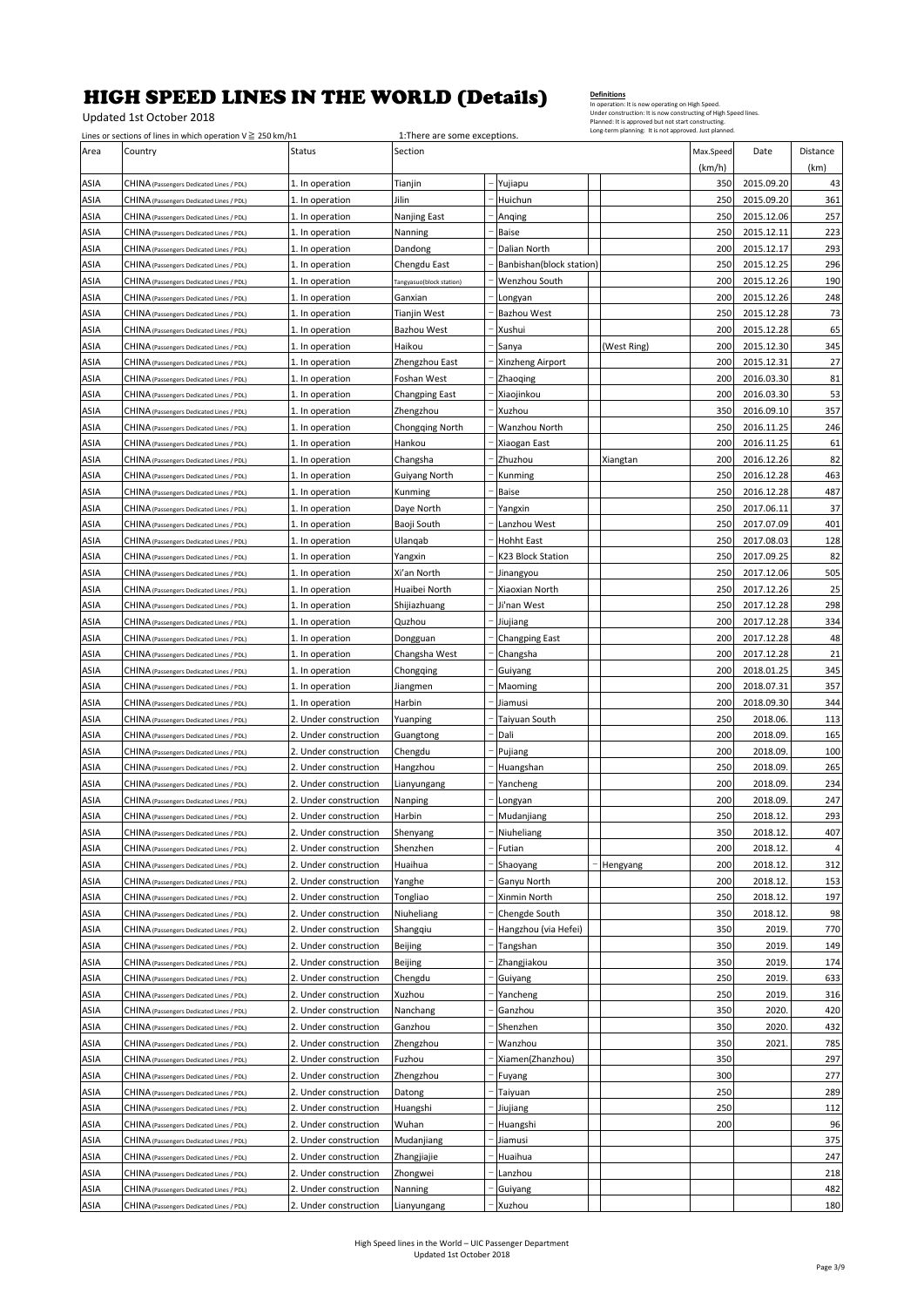Updated 1st October 2018

**Definitions**<br>In operation: It is now operating on High Speed.<br>Under construction: It is now constructing of High Speed lines<br>Planned: It is approved but not start constructing.<br>Long-term planning: It is not approved. Just

|      | Lines or sections of lines in which operation $V \ge 250$ km/h1 |                       | 1: There are some exceptions. |                            |             |                     |            |                  |
|------|-----------------------------------------------------------------|-----------------------|-------------------------------|----------------------------|-------------|---------------------|------------|------------------|
| Area | Country                                                         | <b>Status</b>         | Section                       |                            |             | Max.Speed<br>(km/h) | Date       | Distance<br>(km) |
| ASIA | CHINA (Passengers Dedicated Lines / PDL)                        | 2. Under construction | Beijing                       | Bazhou                     |             |                     |            | 78               |
| ASIA | CHINA (Passengers Dedicated Lines / PDL)                        | 2. Under construction | Beijing                       | Tianjin Binhal New Area    |             |                     |            | 98               |
| ASIA | CHINA (Passengers Dedicated Lines / PDL)                        | 2. Under construction | Chongli Railway               |                            |             |                     |            | 67               |
| ASIA | CHINA (Passengers Dedicated Lines / PDL)                        | 2. Under construction | Lanfang                       | Zhuozhou                   |             |                     |            | 65               |
| ASIA | CHINA (Passengers Dedicated Lines / PDL)                        | 2. Under construction | Capital Airport               | <b>Beijing New Airport</b> |             |                     |            | 160              |
| ASIA | CHINA (Passengers Dedicated Lines / PDL)                        | 2. Under construction | Pinggu section                | Ring Line Langfang         |             |                     |            | 88               |
| ASIA | CHINA (Passengers Dedicated Lines / PDL)                        | 2. Under construction | Gu'an                         | Baoding                    |             |                     |            | 106              |
| ASIA | CHINA (Passengers Dedicated Lines / PDL)                        | 2. Under construction | Beijing                       | Shijiazhuang               |             |                     |            | 293              |
| ASIA | CHINA (Passengers Dedicated Lines / PDL)                        | 3. Planned            | Chongqing                     | Kunming                    |             | 350                 |            | 720              |
| ASIA | CHINA (Passengers Dedicated Lines / PDL)                        | 3. Planned            | Guangzhou                     | Shantou                    |             | 300                 |            | 194              |
| ASIA | CHINA (Passengers Dedicated Lines / PDL)                        | 3. Planned            | Chifeng                       | Kazuo                      |             | 250                 |            | 157              |
| ASIA | CHINA (Passengers Dedicated Lines / PDL)                        | 3. Planned            | Tongliao                      | Xinmin                     |             | 250                 |            | 197              |
| ASIA | CHINA (Passengers Dedicated Lines / PDL)                        | 4. Long-term planning | Zhangjiakou                   | Datong                     |             | 250                 |            | 137              |
| ASIA | CHINA (Passengers Dedicated Lines / PDL)                        | 4. Long-term planning | Meizhou                       | Shantou                    |             | 250                 |            | 120              |
|      | INDIA                                                           | 3. Planned            | Mumbai                        | Amehdabad                  |             | 320                 | 2023.08.15 | 508              |
| ASIA | INDIA                                                           |                       |                               |                            |             |                     |            |                  |
| ASIA |                                                                 | 4. Long-term planning | Hyderabad                     | Chennai                    |             | 300                 |            | 720              |
| ASIA | INDIA                                                           | 4. Long-term planning | Chennai                       | Thiruvananthapuram         |             | 300                 |            | 1080             |
| ASIA | INDIA                                                           | 4. Long-term planning | Mumbai                        | Pune                       |             |                     |            | 185              |
| ASIA | INDIA                                                           | 4. Long-term planning | Delhi                         | Amritsar                   |             |                     |            | 480              |
| ASIA | INDIA                                                           | 4. Long-term planning | Delhi                         | Patna                      |             | 300                 |            | 991              |
| ASIA | <b>INDIA</b>                                                    | 4. Long-term planning | Patna                         | Howrah-Kolkata             |             | 300                 |            |                  |
| ASIA | INDIA                                                           | 4. Long-term planning | Howrah-Kolkata                | Haldia                     |             | 300                 |            | 140              |
| ASIA | <b>INDIA</b>                                                    | 4. Long-term planning | Delhi                         | Jodhpur                    |             | 320                 |            | 530              |
| ASIA | INDONESIA                                                       | 3. Planned            | Jakarta                       | Bandung                    |             | 250                 | 2024.      | 142              |
| ASIA | INDONESIA                                                       | 3. Planned            | Bandung                       | Surabaya                   |             | 300                 | 2020.      | 570              |
| ASIA | <b>IRAN</b>                                                     | 3. Planned            | Qom                           | Isfahan                    |             | 300                 | 2021       | 275              |
| ASIA | <b>IRAN</b>                                                     | 3. Planned            | Teheran                       | Qom                        |             | 200                 | 2021       | 150              |
| ASIA | <b>IRAN</b>                                                     | 3. Planned            | Teheran                       | Mashhad                    |             | 270                 |            | 926              |
| ASIA | <b>IRAN</b>                                                     | 4. Long-term planning | Qom                           | Arak                       |             |                     |            | 146              |
| ASIA | IRAN                                                            | 4. Long-term planning | Teheran                       | Hamedan                    |             |                     |            | 260              |
| ASIA | <b>IRAN</b>                                                     | 4. Long-term planning | Teheran                       | Tabriz                     |             |                     |            | 600              |
| ASIA | <b>IRAN</b>                                                     | 4. Long-term planning | Esfahan                       | Shiraz                     |             |                     |            | 493              |
| ASIA | ISRAEL                                                          | 3. Planned            | Tel Aviv                      | Haifa                      |             | 250                 |            | 85               |
| ASIA | JAPAN (SHINKANSEN SYSTEM)                                       | 1. In operation       | Tokyo                         | Shin Osaka (Tokaido)       |             | 285                 | 1964.10.01 | 515.4            |
| ASIA | JAPAN (SHINKANSEN SYSTEM)                                       | 1. In operation       | Shin Osaka                    | Okayama (San-yo)           |             | 300                 | 1972.03.15 | 160.9            |
| ASIA | JAPAN (SHINKANSEN SYSTEM)                                       | 1. In operation       | Okayama                       | Hakata (San-yo)            |             | 300                 | 1975.03.10 | 392.8            |
| ASIA | JAPAN (SHINKANSEN SYSTEM)                                       | 1. In operation       | Omiya                         | Morioka (Tohoku)           |             | 320                 | 1982.06.23 | 465.2            |
| ASIA | JAPAN (SHINKANSEN SYSTEM)                                       | 1. In operation       | Omiya                         | Niigata (Joetsu)           |             | 240                 | 1982.11.15 | 269.5            |
| ASIA | JAPAN (SHINKANSEN SYSTEM)                                       | 1. In operation       | Ueno                          | Omiya (Tohoku)             |             | 110                 | 1985.03.14 | 27.7             |
| ASIA | JAPAN (SHINKANSEN SYSTEM)                                       | 1. In operation       | Tokyo                         | Ueno (Tohoku)              |             | 70                  | 1991.06.20 | 3.6              |
| ASIA | JAPAN (SHINKANSEN SYSTEM)                                       | 1. In operation       | Fukushima                     | Yamagata (Yamagata)        | <b>MINI</b> | 130                 | 1992.07.01 | 87               |
| ASIA | JAPAN (SHINKANSEN SYSTEM)                                       | 1. In operation       | Morioka                       | Akita (Akita)              | MINI        | 130                 | 1997.03.22 | 127.3            |
| ASIA | JAPAN (SHINKANSEN SYSTEM)                                       | 1. In operation       | Takasaki                      | Nagano (Hokuriku)          |             | 260                 | 1997.10.01 | 117.4            |
| ASIA | JAPAN (SHINKANSEN SYSTEM)                                       | 1. In operation       | Yamagata                      | Shinjo (Yamagata)          | MINI        | 130                 | 1999.12.04 | 62               |
| ASIA | JAPAN (SHINKANSEN SYSTEM)                                       | 1. In operation       | Morioka                       | Hachinohe (Tohoku)         |             | 260                 | 2002.12.01 | 96.6             |
| ASIA | JAPAN (SHINKANSEN SYSTEM)                                       | 1. In operation       | Shin Yatsuhiro                | Kagoshima Chuo (Kyushu)    |             | 260                 | 2004.03.13 | 126.8            |
| ASIA | JAPAN (SHINKANSEN SYSTEM)                                       | 1. In operation       | Hachinohe                     | Shin Aomori (Tohoku)       |             | 260                 | 2010.12.04 | 81.8             |
| ASIA | JAPAN (SHINKANSEN SYSTEM)                                       | 1. In operation       | Hakata                        | Shin Yatsushiro (Kyushu)   |             | 260                 | 2011.03.12 | 130              |
| ASIA | JAPAN (SHINKANSEN SYSTEM)                                       | 1. In operation       | Nagano                        | Kanazawa (Hokuriku)        |             | 260                 | 2015.03.14 | 228              |
| ASIA | JAPAN (SHINKANSEN SYSTEM)                                       | 1. In operation       | Shin Aomori                   | Shin Hakodate (Hokkaido)   |             | 260                 | 2016.03.26 | 148.8            |
| ASIA | JAPAN (SHINKANSEN SYSTEM)                                       | 2. Under construction | Takeo Onsen                   | Isahaya(Kyushu)            |             |                     | 2022.      | 45               |
| ASIA | JAPAN (SHINKANSEN SYSTEM)                                       | 2. Under construction | Isahaya                       | Nagasaki(Kyushu)           |             |                     | 2022.      | 21               |
| ASIA | JAPAN (SHINKANSEN SYSTEM)                                       | 2. Under construction | Kanazawa                      | Tsuruga (Hokuriku)         |             | 260                 | 2023.      | 125              |
| ASIA | JAPAN (SHINKANSEN SYSTEM)                                       | 2. Under construction | Shin Hakodate                 | Sapporo (Hokkaido)         |             | 260                 | 2031.      | 211              |
| ASIA | JAPAN (SHINKANSEN SYSTEM)                                       | 3. Planned            | Tsuruga                       | Shin Osaka (Hokuriku)      |             |                     | 2046.      | 143              |
| ASIA | JAPAN (SHINKANSEN SYSTEM)                                       | 3. Planned            | Shin Tosu                     | Takeo Onsen (Kyushu)       |             |                     |            | 51               |
| ASIA | KAZAKHSTAN                                                      | 4. Long-term planning | Astana                        | Almaty                     |             | 250                 |            | 1011             |
| ASIA | MALAYSIA and SINGAPORE                                          | 3. Planned            | Kuala Lumpur                  | Johor Bahru                | Singapore   | 320                 | 2026.      | 350              |
|      | SAUDI ARABIA                                                    |                       |                               | Jeddah                     |             | 300                 | 2018.09.25 |                  |
| ASIA |                                                                 | 1. In operation       | Medina                        |                            | Месса       | 305                 |            | 453              |
| ASIA | SOUTH KOREA                                                     | 1. In operation       | Seoul                         | Dongdaegu                  |             |                     | 2004.      | 330              |
| ASIA | <b>SOUTH KOREA</b>                                              | 1. In operation       | Dongdaegu                     | Busan                      |             | 305                 | 2010.      | 82               |
| ASIA | SOUTH KOREA                                                     | 1. In operation       | Osong                         | Gwangju                    |             | 305                 | 2015.      | 184              |
| ASIA | SOUTH KOREA                                                     | 1. In operation       | Suseo                         | Pyoengtaek                 |             | 305                 | 2016.      | 61               |
| ASIA | SOUTH KOREA                                                     | 1. In operation       | Seoul                         | Gangneung                  |             | 250                 | 2017.12.20 | 230              |

High Speed lines in the World – UIC Passenger Department Updated 1st October 2018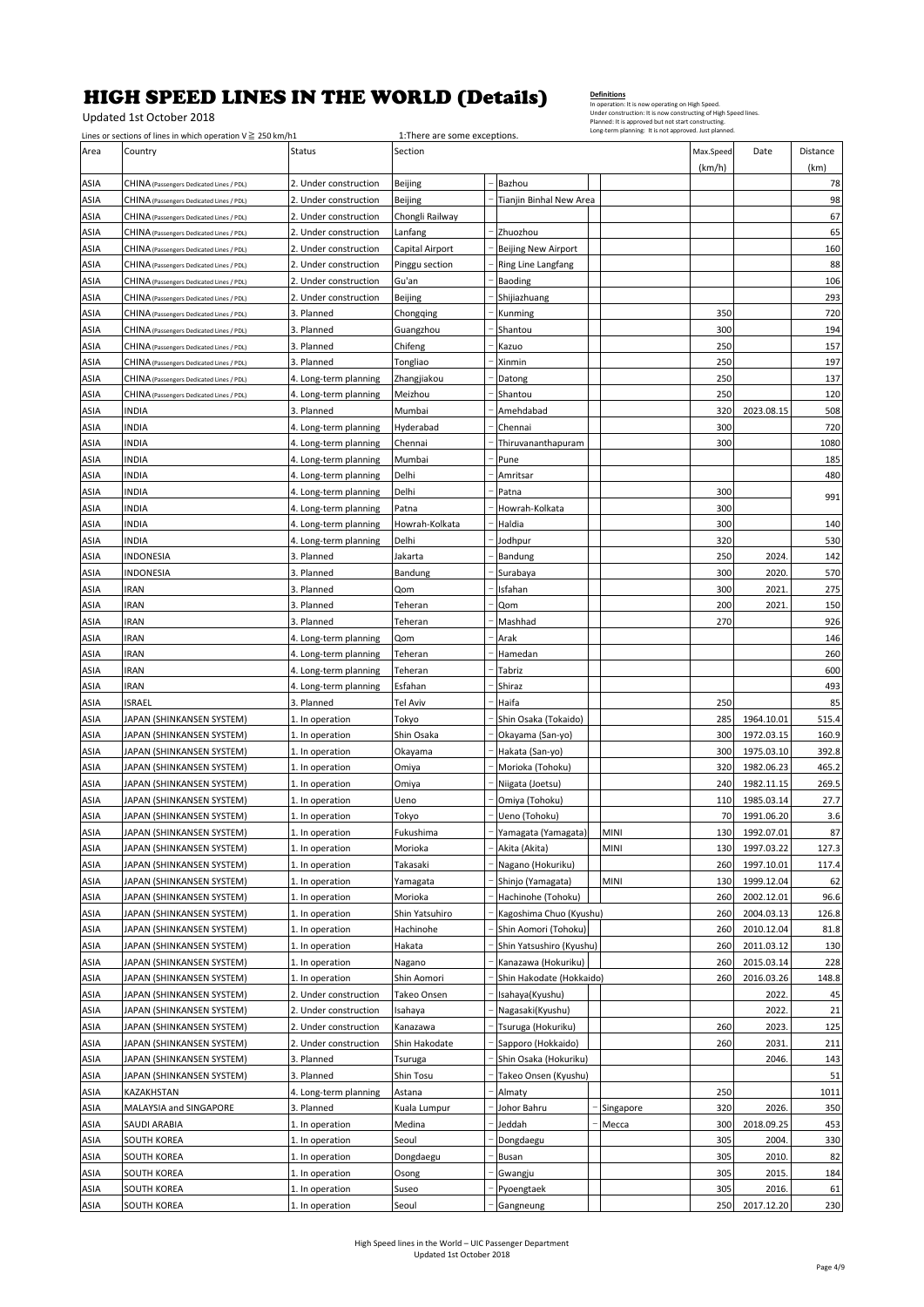Updated 1st October 2018

|                | Lines or sections of lines in which operation $V \ge 250$ km/h1 |                       | 1: There are some exceptions. |                                                                                                              |                                     |           |            |          |
|----------------|-----------------------------------------------------------------|-----------------------|-------------------------------|--------------------------------------------------------------------------------------------------------------|-------------------------------------|-----------|------------|----------|
| Area           | Country                                                         | Status                | Section                       |                                                                                                              |                                     | Max.Speed | Date       | Distance |
|                |                                                                 |                       |                               |                                                                                                              |                                     | (km/h)    |            | (km)     |
| ASIA           | SOUTH KOREA                                                     | 3. Planned            | Gwangju                       | Mokpo                                                                                                        |                                     | 300       | 2025.      | 49       |
| ASIA           | TAIWAN-CHINA                                                    | 1. In operation       | Taipei                        | Kaohsiung                                                                                                    |                                     | 300       | 2007.      | 345      |
| ASIA           | TAIWAN-CHINA                                                    | 1. In operation       | Taipei                        | Nangang                                                                                                      |                                     | 130       | 2016       | 9        |
| ASIA           | THAILAND                                                        | 3. Planned            | Ayuthaya                      | Nakhon Ratchasima                                                                                            | Nong Khai                           | 250       |            | 615      |
| ASIA           | THAILAND                                                        | 4. Long-term planning | Bangkok                       | Chiang Mai                                                                                                   |                                     | 250       |            | 745      |
|                |                                                                 |                       |                               |                                                                                                              |                                     |           |            |          |
| ASIA           | THAILAND                                                        | 4. Long-term planning | Bangkok                       | Rayong                                                                                                       |                                     | 250       |            | 221      |
| ASIA           | THAILAND                                                        | 4. Long-term planning | Bangkok                       | Hai Yai                                                                                                      | Padang Desar?                       | 250       |            | 982      |
| ASIA           | THAILAND                                                        | 4. Long-term planning | Nakhon Ratchasima             | Ubon Ratchasima                                                                                              |                                     | 250       |            | 314      |
| ASIA           | TURKEY                                                          | 1. In operation       | (Ankara-)Sincan               | Eskisehir                                                                                                    |                                     | 250       | 2009.      | 221      |
| ASIA           | TURKEY                                                          | 1. In operation       | Polatli                       | Konya                                                                                                        |                                     | 250       | 2011       | 212      |
| ASIA           | TURKEY                                                          | 1. In operation       | Eskisehir                     | İzmit                                                                                                        | Pendik                              | 250       | 2014       | 155      |
| ASIA           | <b>TURKEY</b>                                                   | 1. In operation       | Reverse triangle              |                                                                                                              |                                     |           |            | 6        |
| ASIA           | TURKEY                                                          | 2. Under construction | Osmaneli                      | <b>Bursa</b>                                                                                                 |                                     | 250       |            | 105      |
| ASIA           | TURKEY                                                          | 2. Under construction | Kayaş                         | Yerköy                                                                                                       |                                     | 300       |            | 152      |
| ASIA           | TURKEY                                                          | 2. Under construction | Yerköy                        | Sivas                                                                                                        |                                     | 300       |            | 245      |
| ASIA           | TURKEY                                                          | 2. Under construction | Polatlı                       | Uşak                                                                                                         |                                     | 300       |            | 278      |
|                |                                                                 | 2. Under construction |                               | İzmir                                                                                                        |                                     | 300       |            |          |
| ASIA           | TURKEY                                                          |                       | Uşak                          |                                                                                                              |                                     |           |            | 192      |
| ASIA           | TURKEY                                                          | 2. Under construction | Konya                         | Karaman                                                                                                      |                                     | 200       |            | 102      |
| ASIA           | <b>TURKEY</b>                                                   | 2. Under construction | Adana                         | Osmaniye(Toprakkale)                                                                                         |                                     | 200       |            | 79       |
| ASIA           | TURKEY                                                          | 3. Planned            | Yerköy                        | Kayseri YHT                                                                                                  |                                     | 250       |            | 142      |
| ASIA           | <b>TURKEY</b>                                                   | 3. Planned            | Sivas                         | Erzincan(Zara-İmranlı, İmranlı-Erzincan)                                                                     |                                     | 200       |            | 168      |
| ASIA           | TURKEY                                                          | 3. Planned            | Halkalı                       | Kapıkule(Bulgaria Border)                                                                                    |                                     | 200       |            | 230      |
| ASIA           | <b>TURKEY</b>                                                   | 3. Planned            |                               | .<br>Gebze-Sabiha Gökçen Havalimanı-Yavuz Sultan Selim Köprüsü (3. Köprü) -İstanbul Yeni Havalimanı -Halkalı |                                     | 200       |            | 124      |
| ASIA           | <b>TURKEY</b>                                                   | 3. Planned            |                               | Antalya-Isparta/Burdur-Afyon-Kütahya-Eskişehir                                                               |                                     | 200       |            | 423      |
| ASIA           | TURKEY                                                          | 3. Planned            | Antalya                       | Kayseri                                                                                                      |                                     | 200       |            | 530      |
| ASIA           | <b>TURKEY</b>                                                   | 3. Planned            | Samsun                        | Amasya-Corum                                                                                                 | Kırıkkale                           | 200       |            | 292      |
| ASIA           | <b>TURKEY</b>                                                   | 3. Planned            | Delice(Kırıkkale)             | Kırşehir                                                                                                     | Aksaray                             | 200       |            | 235      |
|                |                                                                 |                       |                               |                                                                                                              |                                     |           |            |          |
| ASIA           | <b>TURKEY</b>                                                   | 3. Planned            | Aksaray                       | Ulukışla                                                                                                     |                                     | 200       |            | 86       |
| ASIA           | TURKEY                                                          | 4. Long-term planning | Ulukışla                      | Yenice                                                                                                       |                                     | 200       |            | 110      |
| ASIA           | TURKEY                                                          | 4. Long-term planning | Sivas                         | Çetinkaya                                                                                                    | Malatya                             | 200       |            | 237      |
| ASIA           | <b>TURKEY</b>                                                   | 4. Long-term planning | Gaziantep                     | Şanlıurfa                                                                                                    |                                     | 200       |            | 151      |
| ASIA           | TURKEY                                                          | 4. Long-term planning | Gaziantep(Nurdağ)             | Kahramanmaraş                                                                                                |                                     | 200       |            | 46       |
| ASIA           | TURKEY                                                          | 4. Long-term planning | Nusaybin                      | Cizre - Silopi                                                                                               | Habur                               | 160       |            | 134      |
| ASIA           | <b>TURKEY</b>                                                   | 4. Long-term planning | Gölbaşı                       | Adıyaman                                                                                                     | Kahta                               | 160       |            | 100      |
| ASIA           | <b>TURKEY</b>                                                   | 4. Long-term planning | Erzincan                      | Erzurum                                                                                                      |                                     | 200       |            | 210      |
| ASIA           | TURKEY                                                          | 4. Long-term planning | Erzurum                       | Kars                                                                                                         |                                     | 200       |            | 205      |
| ASIA           | TURKEY                                                          | 4. Long-term planning | Tokat                         | Turhal                                                                                                       |                                     | 160       |            | 42       |
| ASIA           | TURKEY                                                          | 4. Long-term planning | Malatya                       | Elazığ                                                                                                       |                                     | 200       |            | 126      |
| ASIA           | TURKEY                                                          | 4. Long-term planning | Siirt                         | Kurtalan                                                                                                     |                                     | 160       |            | 36       |
|                |                                                                 |                       |                               |                                                                                                              |                                     | 200       |            |          |
| ASIA           | TURKEY                                                          | 4. Long-term planning | Bergama                       | Soma                                                                                                         |                                     |           |            | 42       |
| ASIA           | TURKEY                                                          | 4. Long-term planning | Şanlıurfa                     | Mardin                                                                                                       |                                     | 200       |            | 181      |
| ASIA           | TURKEY                                                          | 4. Long-term planning | Ödemiş                        | Kiraz                                                                                                        |                                     | 160       |            | 30       |
| ASIA           | <b>TURKEY</b>                                                   | 4. Long-term planning | Selçuk                        | Ortaklar                                                                                                     |                                     | 200       |            | 14       |
| ASIA           | <b>TURKEY</b>                                                   | 4. Long-term planning | Ortaklar                      | Aydın                                                                                                        |                                     | 200       |            | 33       |
| ASIA           | TURKEY                                                          | 4. Long-term planning | Aydın                         | Denizli                                                                                                      |                                     | 200       |            | 130      |
| ASIA           | <b>TURKEY</b>                                                   | 4. Long-term planning | Bandırma                      | Bursa                                                                                                        |                                     | 200       |            | 74       |
| ASIA           | TURKEY                                                          | 4. Long-term planning | Bursa                         | Gemlik                                                                                                       |                                     | 200       |            | 24       |
| ASIA           | <b>TURKEY</b>                                                   | 4. Long-term planning | Diyarbakır                    | Elazığ                                                                                                       |                                     | 200       |            | 150      |
| ASIA           | TURKEY                                                          | 4. Long-term planning | Erzincan                      | Trabzon                                                                                                      |                                     | 200       |            | 248      |
| ASIA           | <b>TURKEY</b>                                                   | 4. Long-term planning | Kars                          | Iğdır(Dilucu)                                                                                                |                                     | 200       |            | 224      |
| ASIA           | TURKEY                                                          | 4. Long-term planning | Diyarbakır                    | Mardin                                                                                                       |                                     | 200       |            | 102      |
| ASIA           | TURKEY                                                          | 4. Long-term planning | Erzincan                      | Muş                                                                                                          |                                     | 200       |            | 210      |
|                |                                                                 |                       |                               |                                                                                                              |                                     |           |            |          |
| ASIA           | VIETNAM                                                         | 4. Long-term planning | Hanoi                         | Hô Chi Minh                                                                                                  |                                     | 350       | 2050.      | 1600     |
| <b>EUROPE</b>  | <b>AUSTRIA</b>                                                  | 1. In operation       | Linz                          | Wels                                                                                                         | after opening new line: V 200->230) | 200       | 1990.      | 24       |
| <b>EUROPE</b>  | <b>AUSTRIA</b>                                                  | 1. In operation       | St. Pölten                    | Ybbs                                                                                                         |                                     | 200       | 2001.      | 47       |
| <b>EUROPE</b>  | <b>AUSTRIA</b>                                                  | 1. In operation       | Amstetten                     | St. Valentin                                                                                                 |                                     | 200       | 2003.      | 39       |
| <b>EUROPE</b>  | <b>AUSTRIA</b>                                                  | 1. In operation       | St. Valentin                  | Linz                                                                                                         |                                     | 230       | 2007.      | 24       |
| <b>EUROPE</b>  | <b>AUSTRIA</b>                                                  | 1. In operation       | Wien Knoten Hadersdorf        | St. Pölten                                                                                                   |                                     | 250       | 2012.12.09 | 50       |
| <b>EUROPE</b>  | <b>AUSTRIA</b>                                                  | 1. In operation       | Wörgl                         | Volders-Baumkirchen                                                                                          |                                     | 220       | 2012.12.09 | 36       |
| <b>EUROPE</b>  | <b>AUSTRIA</b>                                                  | 1. In operation       | Wels                          | Attnang-Puchheim                                                                                             |                                     | 230       | 2012.12.09 | 31       |
| <b>EUROPE</b>  | <b>AUSTRIA</b>                                                  | 1. In operation       | Ybbs                          | Amstetten                                                                                                    |                                     | 250       | 2016.12.11 | 17       |
| <b>EUROPE</b>  | <b>AUSTRIA</b>                                                  | 2. Under construction | Wien Stadlau                  | Staatsgrenze AUT/SK                                                                                          |                                     | 200       | 2022.      | 38       |
| <b>EUROPE</b>  | <b>AUSTRIA</b>                                                  | 2. Under construction | Wien Inzersdorf Ort           | Wr. Neustadt                                                                                                 | (Pottendorfer Linie)                | 200       | 2023.      | 47       |
|                |                                                                 |                       |                               |                                                                                                              |                                     |           |            |          |
| EUROPE AUSTRIA |                                                                 | 2. Under construction | Graz                          | Klagenfurt                                                                                                   | (Koralmbahn)                        | 250       | 2025.      | 122      |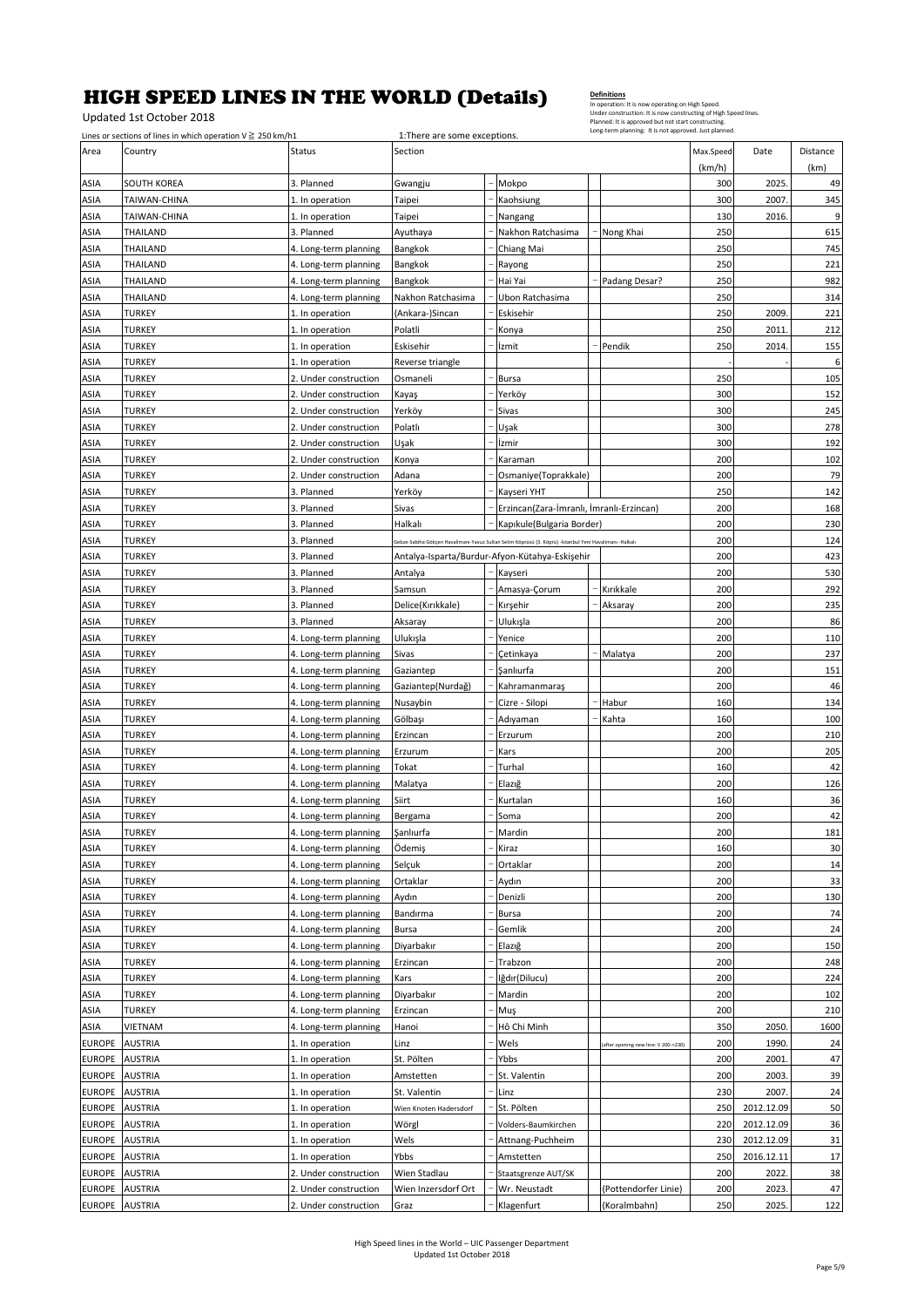Updated 1st October 2018

|                                | Lines or sections of lines in which operation $V \ge 250$ km/h1 |                                                | 1: There are some exceptions.                                   |                                                                        |                         |            |                        |                      |
|--------------------------------|-----------------------------------------------------------------|------------------------------------------------|-----------------------------------------------------------------|------------------------------------------------------------------------|-------------------------|------------|------------------------|----------------------|
| Area                           | Country                                                         | Status                                         | Section                                                         |                                                                        |                         | Max.Speed  | Date                   | Distance             |
|                                |                                                                 |                                                |                                                                 |                                                                        |                         | (km/h)     |                        | (km)                 |
| <b>EUROPE</b>                  | <b>AUSTRIA</b>                                                  | 2. Under construction                          | Gloggnitz                                                       | Mürzzuschlag                                                           | (Semmering-Basistunnel) | 230        | 2026                   | 28                   |
| <b>EUROPE</b>                  | <b>AUSTRIA</b>                                                  | 2. Under construction                          | Volders-Baumkirchen                                             | Staatsgrenze AUT/IT                                                    | (Brenner-Basis-Tunnel)  | 250        | 2027.                  | 46                   |
| <b>EUROPE</b>                  | <b>AUSTRIA</b>                                                  | 3. Planned                                     | Linz<br>Gänserndorf                                             | Wels                                                                   |                         | 230<br>200 | 2026.                  | 24<br>47             |
| <b>EUROPE</b><br><b>EUROPE</b> | <b>AUSTRIA</b><br><b>BELGIUM</b>                                | 3. Planned                                     | <b>Brussels</b>                                                 | Staatsgrenze AUT/CZ<br>French Border (L1)                              |                         | 300        | 2028<br>1997.12.14     | 72                   |
| <b>EUROPE</b>                  | <b>BELGIUM</b>                                                  | 1. In operation<br>1. In operation             | Leuven                                                          | Liège (L2)                                                             |                         | 300        | 2002.12.15             | 65                   |
| <b>EUROPE</b>                  | <b>BELGIUM</b>                                                  | 1. In operation                                | Liège                                                           | German Border (L3)                                                     |                         | 260        | 2009.06.14             | 36                   |
| <b>EUROPE</b>                  | <b>BELGIUM</b>                                                  | 1. In operation                                | Antwerp                                                         | Dutch border (L4)                                                      |                         | 300        | 2009.12.13             | 36                   |
| <b>EUROPE</b>                  | <b>CZECH REPUBLIC</b>                                           | 4. Long-term planning                          | Lovosice                                                        | border D (to Dresden)                                                  |                         | 350        | 2040 before            | 40                   |
| <b>EUROPE</b>                  | <b>CZECH REPUBLIC</b>                                           | 4. Long-term planning                          | Praha                                                           | <b>Brno</b>                                                            |                         | 350        | 2040 before            | 205                  |
| <b>EUROPE</b>                  | <b>CZECH REPUBLIC</b>                                           | 4. Long-term planning                          | Prerov                                                          | Ostrava                                                                |                         | 350        | 2040 before            | 80                   |
| <b>EUROPE</b>                  | <b>CZECH REPUBLIC</b>                                           | 4. Long-term planning                          | Praha                                                           | Plzen                                                                  |                         | 350        | 2050                   | 75                   |
| <b>EUROPE</b>                  | <b>CZECH REPUBLIC</b>                                           | 4. Long-term planning                          | Plzen                                                           | border D (to Nurnberg)                                                 |                         | 350        | 2050.                  | 55                   |
| <b>EUROPE</b>                  | <b>CZECH REPUBLIC</b>                                           | 4. Long-term planning                          | Praha                                                           | border P (to Wroclaw)                                                  |                         | 350        | 2050.                  | 150                  |
| <b>EUROPE</b>                  | <b>CZECH REPUBLIC</b>                                           | 4. Long-term planning                          | Ostrava                                                         | border P (to Katowice)                                                 |                         | 300        | 2050.                  | 10                   |
| <b>EUROPE</b>                  | <b>CZECH REPUBLIC</b>                                           | 4. Long-term planning                          | Vranovice                                                       | Breclav (border A to Wien, border SK to Bratislava)                    |                         | 350        |                        | 40                   |
| <b>EUROPE</b>                  | <b>CZECH REPUBLIC</b>                                           | 4. Long-term planning                          | Brno                                                            | Vranovice                                                              |                         | 350        |                        | 30                   |
| <b>EUROPE</b>                  | <b>CZECH REPUBLIC</b>                                           | 4. Long-term planning                          | Praha                                                           | Lovosice                                                               |                         | 350        |                        | 55                   |
| <b>EUROPE</b>                  | <b>CZECH REPUBLIC</b>                                           | 4. Long-term planning                          | Brno                                                            | Prov                                                                   |                         | 200        |                        | 70                   |
| <b>EUROPE</b>                  | <b>DENMARK</b>                                                  | 2. Under construction                          | Copenhagen                                                      | Ringsted                                                               |                         | 250        | 2018.12                | 56                   |
| <b>EUROPE</b>                  | ESTONIA, LATVIA, LITHUANIA (Rail Baltica)                       | 4. Long-term planning                          | Tallin                                                          | Riga - Kaunas                                                          | Border with Poland      | 250        |                        | 730                  |
| <b>EUROPE</b>                  | <b>ESTONIA, LATVIA, LITHUANIA (Rail Baltica)</b>                | 4. Long-term planning                          | Kaunas                                                          | Vilnius                                                                |                         | 250        |                        | 140                  |
| <b>EUROPE</b>                  | <b>FRANCE</b>                                                   | 1. In operation                                | LN1                                                             | LGV Paris Sud-Est                                                      |                         | 300        | 1981 / 1983            | 425                  |
| <b>EUROPE</b>                  | <b>FRANCE</b>                                                   | 1. In operation                                | LN <sub>2</sub>                                                 | LGV Atlantique                                                         |                         | 300        | 1989 / 1990            | 292                  |
| <b>EUROPE</b>                  | <b>FRANCE</b>                                                   | 1. In operation                                | Paris-bifurcation Courtalain                                    |                                                                        |                         | 300        | 1989.                  |                      |
| <b>EUROPE</b>                  | <b>FRANCE</b>                                                   | 1. In operation                                | LN4                                                             | LGV Rhône-Alpes (rail bypass of Lyon)                                  |                         | 300        | 1992 / 1994            | 122                  |
| <b>EUROPE</b>                  | <b>FRANCE</b>                                                   | 1. In operation                                | LN3                                                             | GV Nord - Europe (included London and Bruxelles link)                  |                         | 300        | 1994 / 1996            | 346                  |
| <b>EUROPE</b>                  | <b>FRANCE</b>                                                   | 1. In operation                                | LN3 bis                                                         | LGV Interconnexion Est IDF                                             |                         | 270        | 1994 / 1996            | 105                  |
| <b>EUROPE</b>                  | <b>FRANCE</b>                                                   | 1. In operation                                | LN5                                                             | LGV Méditerranée                                                       |                         | 300        | 2001                   | 259                  |
| <b>EUROPE</b>                  | <b>FRANCE</b>                                                   | 1. In operation                                | LN6                                                             | LGV Est Europe (first phase)                                           |                         | 320        | 2007.                  | 335                  |
| <b>EUROPE</b>                  | <b>FRANCE</b>                                                   | 1. In operation                                | (Figueres -) Frontière included TP Ferro Franchise              |                                                                        |                         | 300        | 2010                   | 28                   |
| <b>EUROPE</b>                  | <b>FRANCE</b>                                                   | 1. In operation                                | LN7                                                             | LGV Rhin-Rhône Branche Est (first phase)                               |                         | 320        | 2011                   | 146                  |
| <b>EUROPE</b>                  | <b>FRANCE</b>                                                   | 1. In operation                                | LN <sub>6</sub>                                                 | LGV Est Europe (second phase)                                          |                         | 320        | 2016.                  | 122                  |
| <b>EUROPE</b>                  | <b>FRANCE</b>                                                   | 1. In operation                                |                                                                 | LGV Bretagne Pays de la Loire (BPL, Le Mans - Rennes)                  |                         | 320        | 2017.07.02             | 214                  |
| <b>EUROPE</b>                  | <b>FRANCE</b>                                                   | 1. In operation                                | Connerré-La Milesse                                             |                                                                        |                         | 320        | 2017                   |                      |
| <b>EUROPE</b>                  | <b>FRANCE</b>                                                   | 1. In operation                                |                                                                 | LGV Sud Europe Atlantique (SEA, Tours - Bordeaux)                      |                         | 320        | 2017.07.02             | 340                  |
| <b>EUROPE</b>                  | <b>FRANCE</b>                                                   | 1. In operation                                | Contournement de Nîmes - Montpellier (CNM)                      |                                                                        |                         | 220        | 2018.07.08             | 80                   |
| <b>EUROPE</b>                  | <b>FRANCE</b>                                                   | 4. Long-term planning                          |                                                                 | Ligne Nouvelle Paris - Normandie (LNPN), zone Paris - Mantes (phase 1) |                         | 200<br>160 | 2018-2030              | 59<br>$\overline{7}$ |
| <b>EUROPE</b><br><b>EUROPE</b> | <b>FRANCE</b><br><b>FRANCE</b>                                  | 4. Long-term planning<br>4. Long-term planning | Liaison Roissy - Picardie<br>nœud de Marseille et Cannes - Nice |                                                                        |                         |            | 2018-2030<br>2018-2030 |                      |
| EUROPE FRANCE                  |                                                                 | 4. Long-term planning                          | LGV Bordeaux - Toulouse (GPSO)                                  |                                                                        |                         | 320        | 2030-2050              | 222                  |
| <b>EUROPE</b>                  | FRANCE                                                          | 4. Long-term planning                          | LGV Bordeaux - Dax (GPSO)                                       |                                                                        |                         | 320        | 2030-2050              | 160                  |
| <b>EUROPE</b>                  | <b>FRANCE</b>                                                   | 4. Long-term planning                          | Accès Alpins Lyon-Chambéry-Turin                                |                                                                        |                         | 220        | 2030-2050              | 140                  |
| <b>EUROPE</b>                  | <b>FRANCE</b>                                                   | 4. Long-term planning                          | LGV Provence Côte d'Azur (LNPCA)                                |                                                                        |                         | 350        | 2030-2050              | 130                  |
| <b>EUROPE</b>                  | <b>FRANCE</b>                                                   | 4. Long-term planning                          | Interconnexion Sud en Île-de-France                             |                                                                        |                         | 320        | 2030-2050              | 31                   |
| <b>EUROPE</b>                  | <b>FRANCE</b>                                                   | 4. Long-term planning                          | LGV Paris - Orléans - Clermont-Ferrand (POCL)                   |                                                                        |                         | 320        | 2030-2050              | 540                  |
| <b>EUROPE</b>                  | <b>FRANCE</b>                                                   | 4. Long-term planning                          | Ligne nouvelle Montpellier - Perpignan (LNMP)                   |                                                                        |                         | 320        | 2030-2050              | 155                  |
| <b>EUROPE</b>                  | <b>FRANCE</b>                                                   | 4. Long-term planning                          |                                                                 | Ligne Nouvelle Ouest Bretagne Pays-de-la-Loire (LNOBPL)                |                         |            | 2030-2050              | 270                  |
| <b>EUROPE</b>                  | <b>FRANCE</b>                                                   | 4. Long-term planning                          | LGV Rhin-Rhône Branche Est (second phase)                       |                                                                        |                         | 320        | 2030-2050              | 50                   |
| <b>EUROPE</b>                  | <b>GERMANY</b>                                                  | 1. In operation                                | Hannover                                                        | Würzburg                                                               |                         | 280        | 1991.                  | 327                  |
| <b>EUROPE</b>                  | <b>GERMANY</b>                                                  | 1. In operation                                | Mannheim                                                        | Stuttgart                                                              |                         | 280        | 1991.                  | 109                  |
| <b>EUROPE</b>                  | <b>GERMANY</b>                                                  | 1. In operation                                | Hannover                                                        | Berlin                                                                 |                         | 250        | 1998.                  | 189                  |
| <b>EUROPE</b>                  | <b>GERMANY</b>                                                  | 1. In operation                                | (Köln) -Siegburg                                                | Frankfurt                                                              |                         | 300        | 2002.                  | 144                  |
| <b>EUROPE</b>                  | <b>GERMANY</b>                                                  | 1. In operation                                | Köln                                                            | Düren                                                                  |                         | 250        | 2003.                  | 39                   |
| <b>EUROPE</b>                  | <b>GERMANY</b>                                                  | 1. In operation                                | Hamburg                                                         | Berlin                                                                 |                         | 230        | 2004.                  | 286                  |
| <b>EUROPE</b>                  | <b>GERMANY</b>                                                  | 1. In operation                                | (Karlsruhe -) Rastatt Süd                                       | Offenburg (- Basel)                                                    |                         | 250        | 2004.                  | 44                   |
| <b>EUROPE</b>                  | <b>GERMANY</b>                                                  | 1. In operation                                | Nürenberg                                                       | Ingolstadt                                                             |                         | 300        | 2006.                  | 89                   |
| <b>EUROPE</b>                  | <b>GERMANY</b>                                                  | 1. In operation                                | München                                                         | Augsburg                                                               |                         | 230        | 2011                   | 62                   |
| <b>EUROPE</b>                  | <b>GERMANY</b>                                                  | 1. In operation                                | Karlsruhe) - Katzenberg Tunnel                                  | -Basel)                                                                |                         | 250        | 2012.                  | 18                   |
| <b>EUROPE</b>                  | <b>GERMANY</b>                                                  | 1. In operation                                | Erfurt                                                          | Leipzig/Halle                                                          |                         | 300        | 2015.12.09             | 123                  |
| <b>EUROPE</b>                  | <b>GERMANY</b>                                                  | 1. In operation                                | Ebensfeld                                                       | Erfurt                                                                 |                         | 300        | 2017.12.10             | 107                  |
| <b>EUROPE</b>                  | <b>GERMANY</b>                                                  | 1. In operation                                | Nürnberg                                                        | Ebensfeld                                                              |                         | 230        | 2017.12.10             | 83                   |
| <b>EUROPE</b>                  | <b>GERMANY</b>                                                  | 2. Under construction                          | Wendlingen                                                      | Ulm                                                                    |                         | 250        | 2022.                  | 60                   |
| <b>EUROPE</b>                  | <b>GERMANY</b>                                                  | 2. Under construction                          | Stuttgart                                                       | Wendlingen                                                             |                         | 250        | 2024.                  | 25                   |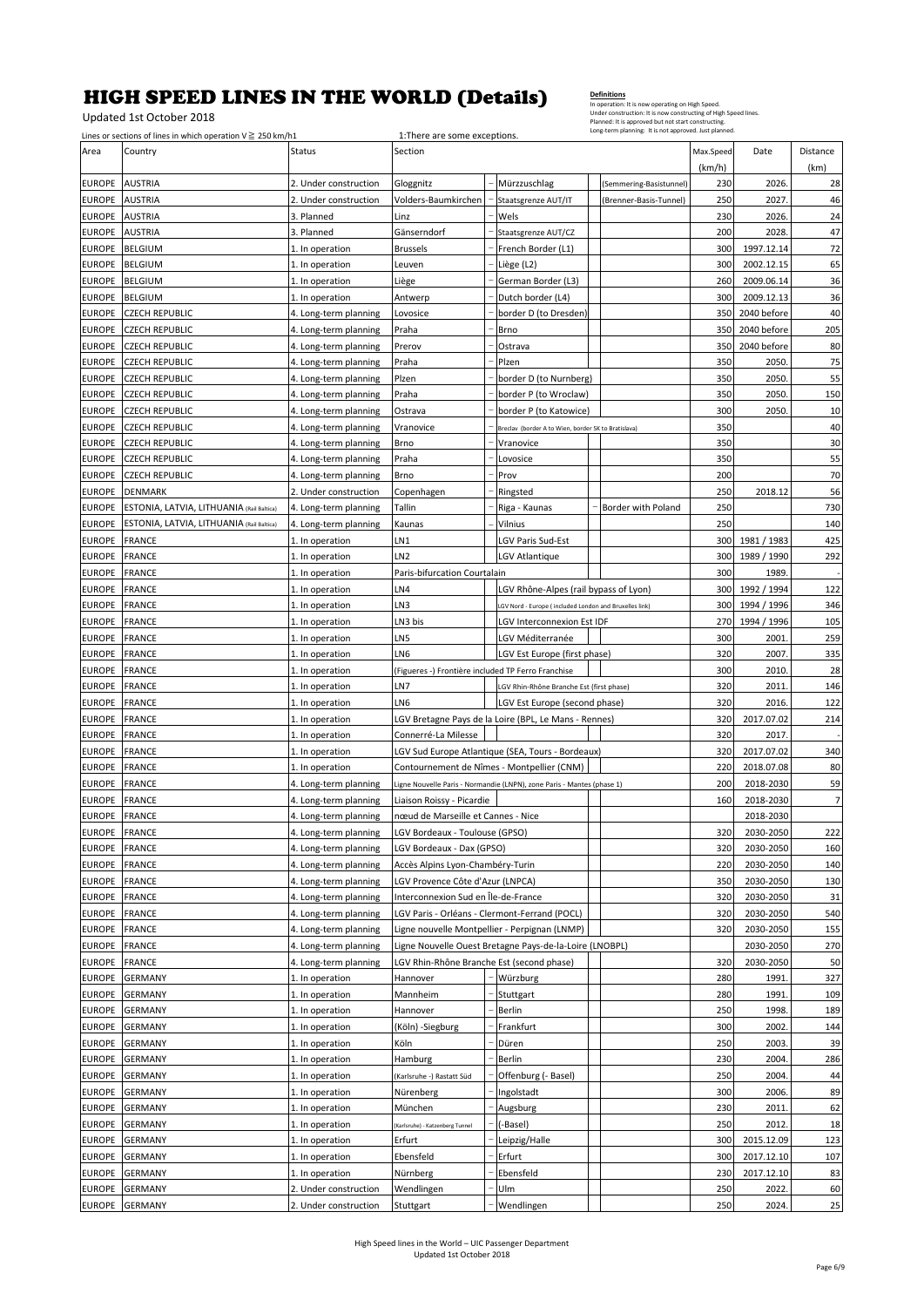Updated 1st October 2018

|                                | Lines or sections of lines in which operation $V \ge 250$ km/h1 |                                                | 1: There are some exceptions.                           |                                     |                |            |                |           |
|--------------------------------|-----------------------------------------------------------------|------------------------------------------------|---------------------------------------------------------|-------------------------------------|----------------|------------|----------------|-----------|
| Area                           | Country                                                         | Status                                         | Section                                                 |                                     |                | Max.Speed  | Date           | Distance  |
|                                | <b>GERMANY</b>                                                  |                                                |                                                         |                                     |                | (km/h)     |                | (km)      |
| <b>EUROPE</b>                  |                                                                 | 2. Under construction                          | Karlsruhe                                               | Raststatt - (Basel)                 |                | 250<br>250 | 2024<br>2025.  | 17        |
| <b>EUROPE</b><br><b>EUROPE</b> | <b>GERMANY</b><br><b>GERMANY</b>                                | 2. Under construction<br>2. Under construction | Karlsruhe -) Buggingen<br>Karlsruhe -) Katzenbergtunnel | Katzenbergtunnel (- Basel)<br>Basel |                | 250        | 2025.          | 32<br>13  |
| <b>EUROPE</b>                  | <b>GERMANY</b>                                                  | 3. Planned                                     | (Karlsruhe) - Riegel                                    | Buggingen - (Basel)                 |                | 200        | 2031           | 41        |
| <b>EUROPE</b>                  | <b>GERMANY</b>                                                  | 3. Planned                                     | (Karlsruhe -) Offenburg                                 | Riegel (- Basel)                    |                | 250        | 2035.          | 40        |
| <b>EUROPE</b>                  | <b>GERMANY</b>                                                  | 4. Long-term planning                          | Frankfurt                                               | Mannheim                            |                | 300        |                | 84        |
| <b>EUROPE</b>                  | <b>GERMANY</b>                                                  | 4. Long-term planning                          | (Frankfurt -) Hanau                                     | Fulda/Würzburg                      |                | 230/300    |                | 126       |
| <b>EUROPE</b>                  | <b>ITALY</b>                                                    | 1. In operation                                | Rome                                                    | Florence (First section)            |                | 250        | 1977.          | 122       |
| <b>EUROPE</b>                  | <b>ITALY</b>                                                    | 1. In operation                                | Rome                                                    | Florence (Second section)           |                | 250        | 1985.          | 52        |
| <b>EUROPE</b>                  | <b>ITALY</b>                                                    | 1. In operation                                | Rome                                                    | Florence (Third section)            |                | 250        | 1986.          | 20        |
| <b>EUROPE</b>                  | <b>ITALY</b>                                                    | 1. In operation                                | Rome                                                    | Florence (Forth section)            |                | 250        | 1992.          | 44        |
| <b>EUROPE</b>                  | <b>ITALY</b>                                                    | 1. In operation                                | Turin                                                   | Novara                              |                | 300        | 2006           | 86        |
| <b>EUROPE</b>                  | <b>ITALY</b>                                                    | 1. In operation                                | Milan                                                   | Bologna                             |                | 300        | 2008.          | 182       |
| <b>EUROPE</b>                  | <b>ITALY</b>                                                    | 1. In operation                                | Naples                                                  | Salerno                             |                | 250        | 2008           | 29        |
| <b>EUROPE</b>                  | <b>ITALY</b>                                                    | 1. In operation                                | Rome                                                    | Naples                              |                | 300        | 2009.          | 205       |
| <b>EUROPE</b>                  | <b>ITALY</b>                                                    | 1. In operation                                | Novara                                                  | Milan                               |                | 300        | 2009           | 38        |
| <b>EUROPE</b>                  | <b>ITALY</b>                                                    | 1. In operation                                | Florence                                                | Bologna                             |                | 300        | 2009.          | 78        |
| EUROPE                         | <b>ITALY</b>                                                    | 1. In operation                                | Milan (Treviglio)                                       | Brescia                             |                | 300        | 2016.          | 40        |
| <b>EUROPE</b>                  | <b>ITALY</b>                                                    | 2. Under construction                          | Genoa                                                   | Milan (Tortona)                     |                | 250        | 2022.          | 53        |
| <b>EUROPE</b>                  | <b>ITALY</b>                                                    | 4. Long-term planning                          | <b>Brescia</b>                                          | Verona                              |                | 300        | 2020 after     | 73        |
| <b>EUROPE</b>                  | <b>ITALY</b>                                                    | 4. Long-term planning                          | Verona                                                  | Padova                              |                | 250        | 2020 after     | 79        |
| EUROPE                         | <b>NORWAY</b>                                                   | 4. Long-term planning                          | Sandbukta                                               | Fredrikastad                        |                | 250        |                | 34        |
| <b>EUROPE</b>                  | <b>NORWAY</b>                                                   | 4. Long-term planning                          | Gardermoen                                              | Hamar                               |                | 250        |                | 74        |
| <b>EUROPE</b>                  | <b>NORWAY</b>                                                   | 4. Long-term planning                          | Drammen                                                 | Tønsberg                            |                | 250        |                | 60        |
| <b>EUROPE</b>                  | <b>NORWAY</b>                                                   | 4. Long-term planning                          | Fredrikstad                                             | Halden                              |                | 250        |                | 39        |
| EUROPE                         | <b>NORWAY</b>                                                   | 4. Long-term planning                          | Hamar                                                   | .illehammer                         |                | 250        |                | 54        |
| <b>EUROPE</b>                  | <b>NORWAY</b>                                                   | 4. Long-term planning                          | Tønsberg                                                | Skien                               |                | 250        |                | 72        |
| <b>EUROPE</b>                  | POLAND                                                          | 1. In operation                                | Grodzisk Maz                                            | Opoczno                             | Zawiercie      | 200        | 2015.          | 224       |
| <b>EUROPE</b>                  | POLAND                                                          | 3. Planned                                     | Warszawa - Lodz                                         | Kalisz/Ostrow                       | Poznan/Wrocław | 350        | 2030.          | 484       |
| <b>EUROPE</b>                  | POLAND                                                          | 4. Long-term planning                          | Wroclaw                                                 | BorderCzech Republic                |                | 350        | 2030 after     | 148       |
| <b>EUROPE</b>                  | POLAND                                                          | 4. Long-term planning                          | Poznan                                                  | border Germany                      |                | 350        | 2030 after     | 171       |
| <b>EUROPE</b>                  | POLAND                                                          | 4. Long-term planning                          | Katowice                                                | Border Czech Republic               |                | 300        | 2030 after     | 61        |
|                                |                                                                 |                                                |                                                         |                                     |                |            |                |           |
| <b>EUROPE</b>                  | POLAND                                                          |                                                | Naklo                                                   | Katowice/Krakow                     |                | 300        | 2030 after     |           |
| <b>EUROPE</b>                  | POLAND                                                          | 4. Long-term planning                          | Elk                                                     | Border Lithuania                    |                | 230        | 2030.          | 138<br>80 |
| <b>EUROPE</b>                  | POLAND                                                          | 4. Long-term planning<br>4. Long-term planning | Warszawa                                                | Gdansk                              |                |            |                |           |
| <b>EUROPE</b>                  | POLAND                                                          | 4. Long-term planning                          | Warszawa                                                | Bielarus border                     |                |            |                |           |
| <b>EUROPE</b>                  | PORTUGAL                                                        | 4. Long-term planning                          | Lisboa                                                  | Caia (- Madrid)                     |                | 350        |                | 206       |
| <b>EUROPE</b>                  | PORTUGAL                                                        | 4. Long-term planning                          | Lisboa                                                  | Porto                               |                | 300        |                | 290       |
| <b>EUROPE</b>                  | PORTUGAL                                                        | 4. Long-term planning                          | Porto                                                   | Valença (- Vigo) first phase        |                | 250        |                | 55        |
| <b>EUROPE</b>                  | PORTUGAL                                                        | 4. Long-term planning                          | Porto                                                   | Valença (- Vigo) second phase       |                | 250        |                | 45        |
| EUROPE                         | <b>RUSSIA</b>                                                   | 3. Planned                                     | Moscow                                                  | Kazan                               |                | 350        | 2024.          | 770       |
| <b>EUROPE</b>                  | <b>RUSSIA</b>                                                   | 4. Long-term planning                          | Moscow                                                  | St. Petersburg                      |                | 400        | 2021-2026      | 659       |
| <b>EUROPE</b>                  | <b>RUSSIA</b>                                                   | 4. Long-term planning                          | Moscow                                                  | Adler(Sochi)                        |                | 400        | 2021-2028      | 1549      |
| <b>EUROPE</b>                  | SPAIN                                                           | 1. In operation                                | Madrid                                                  | Seville                             |                | 270        | 1992.          | 471       |
| <b>EUROPE</b>                  | SPAIN                                                           | 1. In operation                                | Madrid                                                  | Lleida                              |                | 300        | 2003.          | 448       |
| <b>EUROPE</b>                  | SPAIN                                                           | 1. In operation                                | Zaragoza                                                | Huesca                              |                | 200        | 2003.          | 79        |
| <b>EUROPE</b>                  | SPAIN                                                           | 1. In operation                                | (Madrid -) La Sagra                                     | Toledo                              |                | 220        | 2005.          | 21        |
| <b>EUROPE</b>                  | SPAIN                                                           | 1. In operation                                | Córdoba                                                 | Antequera                           |                | 300        | 2006.          | 111       |
| <b>EUROPE</b>                  | SPAIN                                                           | 1. In operation                                | Lleida                                                  | Camp de Tarragona                   |                | 300        | 2006.          | 82        |
| <b>EUROPE</b>                  | SPAIN                                                           | 1. In operation                                | Madrid                                                  | Segovia                             | Valladolid     | 300        | 2007.          | 178       |
| <b>EUROPE</b>                  | SPAIN                                                           | 1. In operation                                | Antequera                                               | Málaga                              |                | 300        | 2007.          | 58        |
| <b>EUROPE</b>                  | SPAIN                                                           | 1. In operation                                | Camp de Tarragona                                       | Barcelona                           |                | 300        | 2008.          | 100       |
| EUROPE                         | SPAIN                                                           | 1. In operation                                | La Coruña                                               | Santiago                            |                | 200        | 2009.          | 61        |
| <b>EUROPE</b>                  | SPAIN                                                           | 1. In operation                                | By pass Madrid : Line Madrid - Barcelona                |                                     | Gavilanes      | 200        | 2009.          | 5         |
| <b>EUROPE</b>                  | SPAIN                                                           | 1. In operation                                | Madrid                                                  | Valencia / Albacete                 |                | 300        | 2010.          | 398       |
| <b>EUROPE</b>                  | SPAIN                                                           | 1. In operation                                | Figueres                                                | Frontera (- Perpignan)              |                | 300        | 2010.          | 20        |
| <b>EUROPE</b>                  | SPAIN                                                           | 1. In operation                                | Ourense                                                 | Santiago                            |                | 300        | 2011           | 85        |
| <b>EUROPE</b>                  | SPAIN                                                           | 1. In operation                                | By pass de Yeles : Line Madrid / Valencia               |                                     |                | 200        | 2012.          | 6         |
| <b>EUROPE</b>                  | SPAIN                                                           | 1. In operation                                | Barcelona                                               | Figueres                            |                | 290        | 2013.          | 131       |
| <b>EUROPE</b>                  | SPAIN                                                           | 1. In operation                                | Albacete                                                | Alicante                            |                | 300        | 2013.          | 165       |
| <b>EUROPE</b>                  | SPAIN                                                           | 1. In operation                                | Santiago                                                | Vigo                                |                | 200        | 2015.          | 95        |
| <b>EUROPE</b>                  | SPAIN                                                           | 1. In operation                                | Utrera                                                  | Jerez                               |                | 200        | 2015           | 73        |
| <b>EUROPE</b><br><b>EUROPE</b> | SPAIN<br>SPAIN                                                  | 1. In operation<br>1. In operation             | Valladolid<br>Olmedo                                    | León<br>Zamora                      |                | 200<br>200 | 2015.<br>2015. | 166<br>99 |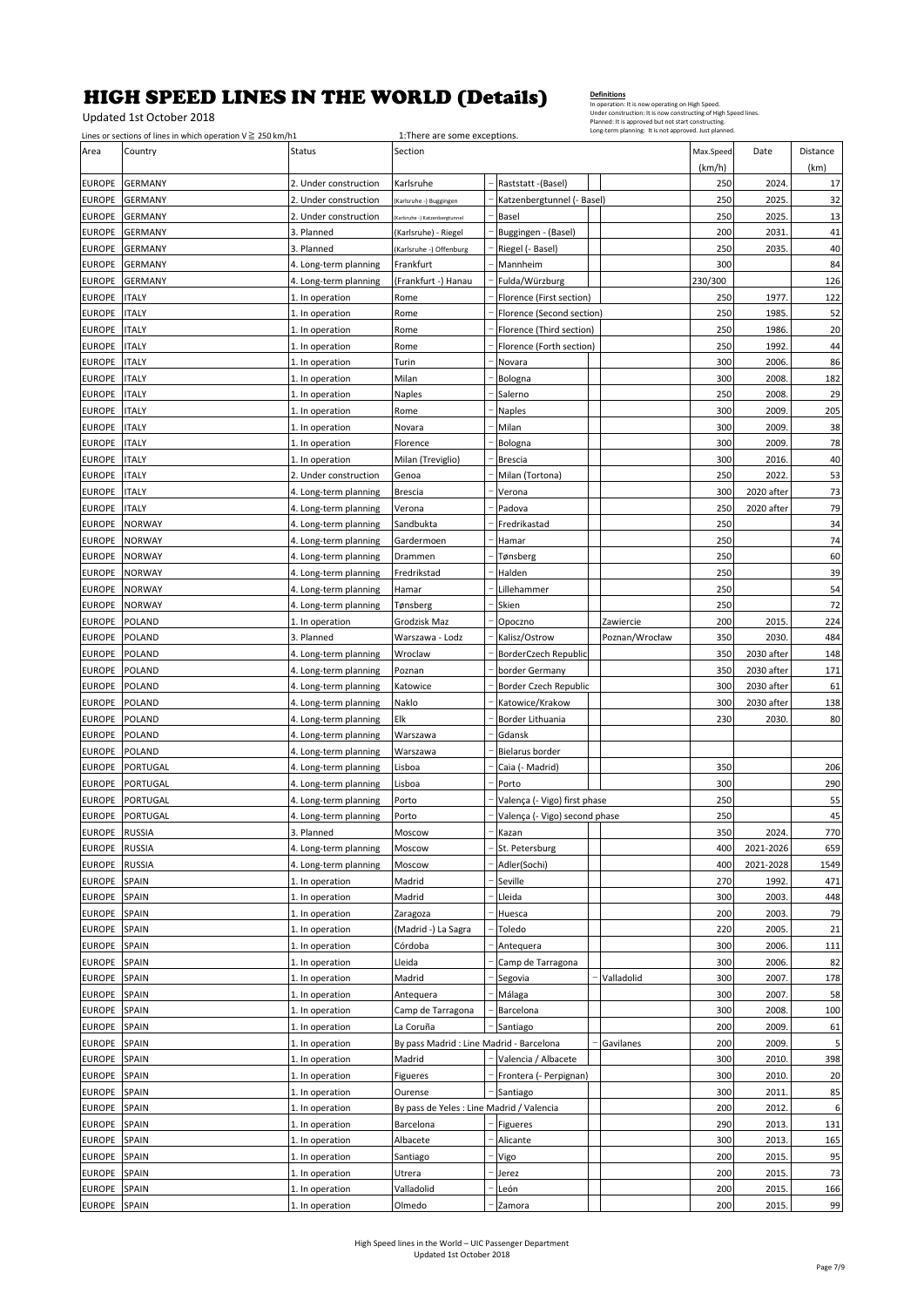Updated 1st October 2018

|                                | Lines or sections of lines in which operation $V \ge 250$ km/h1 |                                                | 1: There are some exceptions. |                                      | Planned: It is approved but not start constructing.<br>Long-term planning: It is not approved. Just planned. |            |           |            |
|--------------------------------|-----------------------------------------------------------------|------------------------------------------------|-------------------------------|--------------------------------------|--------------------------------------------------------------------------------------------------------------|------------|-----------|------------|
| Area                           | Country                                                         | Status                                         | Section                       |                                      |                                                                                                              | Max.Speed  | Date      | Distance   |
|                                |                                                                 |                                                |                               |                                      |                                                                                                              | (km/h)     |           | (km)       |
| <b>EUROPE</b>                  | <b>SPAIN</b>                                                    | 2. Under construction                          | Monforte del Cid              | Murcia                               |                                                                                                              | 300        | 2018      | 62         |
| <b>EUROPE</b>                  | <b>SPAIN</b>                                                    | 2. Under construction                          | Venta de Baños                | <b>Burgos</b>                        |                                                                                                              | 300        | 2018.     | 91         |
| <b>EUROPE</b>                  | <b>SPAIN</b>                                                    | 2. Under construction                          | Bobadilla                     | Granada                              |                                                                                                              | 250        | 2018.     | 109        |
| <b>EUROPE</b>                  | SPAIN                                                           | 2. Under construction                          | Plasencia                     | Cáceres / Badajoz                    |                                                                                                              | 300        | 2019.     | 193        |
| <b>EUROPE</b>                  | <b>SPAIN</b>                                                    | 2. Under construction                          | Zamora                        | Orense                               |                                                                                                              | 300        | 2019.     | 224        |
| <b>EUROPE</b>                  | SPAIN                                                           | 2. Under construction                          | León                          | Asturias                             | Variante de Pajares                                                                                          | 250        | 2019.     | 50         |
| <b>EUROPE</b>                  | <b>SPAIN</b>                                                    | 2. Under construction                          | Vitoria                       | Bilbao-San Sebastián                 | "Basque Y"                                                                                                   | 250        | 2022      | 175        |
| <b>EUROPE</b>                  | SPAIN                                                           | 3. Planned                                     | <b>Burgos</b>                 | Vitoria                              |                                                                                                              | 300        |           | 110        |
| <b>EUROPE</b>                  | <b>SPAIN</b>                                                    | 3. Planned                                     | Madrid                        | Navalmoral / Plasencia               |                                                                                                              | 300        |           | 276        |
| <b>EUROPE</b>                  | SPAIN                                                           | 3. Planned                                     | Almería                       | Murcia                               |                                                                                                              | 300        |           | 190        |
| <b>EUROPE</b>                  | <b>SPAIN</b>                                                    | 3. Planned                                     | Palencia                      | Santander                            |                                                                                                              | 300        |           | 201        |
| <b>EUROPE</b>                  | <b>SPAIN</b>                                                    | 3. Planned                                     | Castejón                      | Pamplona                             |                                                                                                              | 300        |           | 75         |
| <b>EUROPE</b>                  | <b>SPAIN</b>                                                    | 3. Planned                                     | Zaragoza                      | Castejón                             |                                                                                                              | 250        |           | 149        |
| <b>EUROPE</b>                  | <b>SPAIN</b>                                                    | 3. Planned                                     | Orense                        | Vigo (vía Cerdedo)                   |                                                                                                              | 250        |           | 60         |
| <b>EUROPE</b>                  | <b>SWEDEN</b>                                                   | 2. Under construction                          | Arlöv                         | Lund                                 |                                                                                                              | 200        | 2024.     | 11         |
| <b>EUROPE</b>                  | SWEDEN                                                          | 4. Long-term planning                          | Järna                         | Linköping                            |                                                                                                              | 320        | 2033-2035 | 150        |
| <b>EUROPE</b>                  | SWEDEN                                                          | 4. Long-term planning                          | Lund                          | Hässleholm                           |                                                                                                              | 320        | 2032-2035 | 70         |
| <b>EUROPE</b>                  | SWEDEN                                                          | 4. Long-term planning                          | Göteborg                      | Borås                                |                                                                                                              | 320        |           | 60         |
| <b>EUROPE</b>                  | SWEDEN                                                          | 4. Long-term planning                          | Borås                         | Linköping                            |                                                                                                              |            |           | 190<br>50  |
| <b>EUROPE</b><br><b>EUROPE</b> | <b>SWEDEN</b><br>SWEDEN                                         | 4. Long-term planning                          | Stockholm<br>Jonkoping        | Jarna<br>Hässleholm                  |                                                                                                              |            |           | 219        |
| <b>EUROPE</b>                  | SWITZERLAND                                                     | 4. Long-term planning<br>1. In operation       | Mattstetten                   | Rothrist                             |                                                                                                              | 200        | 2004.     | 52         |
| <b>EUROPE</b>                  | SWITZERLAND                                                     | 1. In operation                                | Frutigen                      | Visp (Lötschberg base tunnel)        |                                                                                                              | 250        | 2007.     | 35         |
| <b>EUROPE</b>                  | SWITZERLAND                                                     | 1. In operation                                | Erstfeld                      | Biasca (Gotthard base tunnel)        |                                                                                                              | 250        | 2016      | 57         |
| <b>EUROPE</b>                  | SWITZERLAND                                                     | 2. Under construction                          | Giubiasco                     | Lugano (Ceneri base tunnel)          |                                                                                                              | 250        | 2019.     | 15         |
| <b>EUROPE</b>                  | THE NETHERLANDS                                                 | 1. In operation                                | Schiphol                      | Rotterdam West                       |                                                                                                              | 300        | 2006      | 44.3       |
| <b>EUROPE</b>                  | THE NETHERLANDS                                                 | 1. In operation                                | Rotterdam Lombardijen         | Belgian Border (turnout at Breda)    |                                                                                                              | 300        | 2006      | 45.4       |
| <b>EUROPE</b>                  | <b>UNITED KINGDOM</b>                                           | 1. In operation                                | Fawkham Junction              | Tunnel                               |                                                                                                              | 300        | 2003      | 74         |
| <b>EUROPE</b>                  | UNITED KINGDOM                                                  | 1. In operation                                | London                        | Southfleet Junction                  |                                                                                                              | 230        | 2007      | 39.4       |
| <b>EUROPE</b>                  | UNITED KINGDOM                                                  | 2. Under construction                          | London                        | Birmingham (HS2, Phase 1)            |                                                                                                              | 360        | 2026      | 230        |
| <b>EUROPE</b>                  | UNITED KINGDOM                                                  | 3. Planned                                     | Birmingham                    | Crewe (HS2, Phase 2a)                |                                                                                                              | 360        | 2027.     | 60         |
| <b>EUROPE</b>                  | UNITED KINGDOM                                                  | 3. Planned                                     | Birmingham                    | Manchester/Leeds (HS2, Phase 2b)     |                                                                                                              | 360        | 2033      | 260        |
| <b>OTHER</b>                   | <b>AUSTRALIA</b>                                                | 4. Long-term planning                          | Sydney                        | Canberra                             |                                                                                                              | 350        | 2035      | 283        |
| <b>OTHER</b>                   | <b>AUSTRALIA</b>                                                | 4. Long-term planning                          | Melbourne                     | Gunning(-Sydney)                     |                                                                                                              | 350        | 2040      | 611        |
| <b>OTHER</b>                   | <b>AUSTRALIA</b>                                                | 4. Long-term planning                          | Sydney                        | Newcastle                            |                                                                                                              | 350        | 2045      | 134        |
| <b>OTHER</b>                   | <b>AUSTRALIA</b>                                                | 4. Long-term planning                          | <b>Brisbane</b>               | Gold Coast                           |                                                                                                              | 350        | 2051      | 115        |
| <b>OTHER</b>                   | <b>AUSTRALIA</b>                                                | 4. Long-term planning                          | Newcastle                     | Bronelton(-Gold Coast)               |                                                                                                              | 350        | 2058.     | 606        |
| <b>OTHER</b>                   | <b>BRAZIL</b>                                                   | 4. Long-term planning                          | Rio de Janeiro                | Sao Paulo                            | Campinas                                                                                                     | 300        |           | 511        |
| <b>OTHER</b>                   | CANADA                                                          | 3. Planned                                     | Toronto                       | London                               |                                                                                                              | 250        | 2025.     |            |
| <b>OTHER</b>                   | CANADA                                                          | 3. Planned                                     | London                        | Windsor                              |                                                                                                              | 250        | 2031      |            |
| <b>OTHER</b>                   | CANADA                                                          | 4. Long-term planning                          | Calgary                       | Edmonton                             |                                                                                                              |            |           | 290        |
| <b>OTHER</b>                   | EGYPT                                                           | 4. Long-term planning                          | Cairo                         | Alexandria                           |                                                                                                              |            |           | 210        |
| <b>OTHER</b>                   | <b>EGYPT</b>                                                    | 4. Long-term planning                          | Cairo                         | Luxor                                |                                                                                                              |            |           | 700        |
| <b>OTHER</b>                   | <b>EGYPT</b>                                                    | 4. Long-term planning                          | Hurghada                      | Luxor                                |                                                                                                              |            |           | 300        |
| <b>OTHER</b><br><b>OTHER</b>   | MEXICO<br>MOROCCO                                               | 4. Long-term planning<br>2. Under construction | Mexico DF                     | Querétaro<br>Kenitra                 |                                                                                                              | 300<br>320 | 2018.mid  | 210<br>200 |
| <b>OTHER</b>                   | MOROCCO                                                         | 4. Long-term planning                          | Tanger<br>Marrakech           | Agadir                               |                                                                                                              | 320        |           | 250        |
| <b>OTHER</b>                   | MOROCCO                                                         | 4. Long-term planning                          | Kenitra                       | Rabat                                |                                                                                                              | 320        |           | 49         |
| <b>OTHER</b>                   | MOROCCO                                                         | 4. Long-term planning                          | Rabat                         | Fes                                  |                                                                                                              | 320        |           | 204        |
| <b>OTHER</b>                   | MOROCCO                                                         | 4. Long-term planning                          | Rabat                         | Casablanca                           |                                                                                                              | 320        |           | 90         |
| <b>OTHER</b>                   | <b>MOROCCO</b>                                                  | 4. Long-term planning                          | Casablanca                    | Marrakech                            |                                                                                                              | 320        |           | 198        |
| <b>OTHER</b>                   | <b>MOROCCO</b>                                                  | 4. Long-term planning                          | Fes                           | oujda                                |                                                                                                              | 320        |           | 323        |
| <b>OTHER</b>                   | SOUTH AFRICA                                                    | 4. Long-term planning                          | Johannesburg                  | Durban                               |                                                                                                              | 300        |           | 610        |
| <b>OTHER</b>                   | SOUTH AFRICA                                                    | 4. Long-term planning                          | Johannesburg                  | Cape Town                            |                                                                                                              | 300        |           | 1300       |
| <b>OTHER</b>                   | SOUTH AFRICA                                                    | 4. Long-term planning                          | Johannesburg                  | Messina                              |                                                                                                              | 300        |           | 480        |
| <b>OTHER</b>                   | USA                                                             | 1. In operation                                | Boston                        | Washington (Northeast Corridor, NEC) |                                                                                                              | 240        | 2000.     | 735        |
| <b>OTHER</b>                   | <b>USA</b>                                                      | 2. Under construction                          | Fresno                        | Bakersfield                          |                                                                                                              | 350        | 2025.     | 192        |
| <b>OTHER</b>                   | USA                                                             | 3. Planned                                     | Houston                       | Dallas                               |                                                                                                              | 330        | 2023.     | 385        |
| <b>OTHER</b>                   | <b>USA</b>                                                      | 3. Planned                                     | San Jose                      | Merced                               |                                                                                                              | 350        | 2025      | 135        |
| <b>OTHER</b>                   | USA                                                             | 3. Planned                                     | Merced                        | Fresno                               |                                                                                                              | 350        | 2025.     | 104        |
| <b>OTHER</b>                   | <b>USA</b>                                                      | 3. Planned                                     | San Francisco                 | San Jose                             |                                                                                                              | 200        | 2029.     | 82         |
| <b>OTHER</b>                   | USA                                                             | 3. Planned                                     | Bakersfield                   | Palmdale                             |                                                                                                              | 350        | 2029.     | 129        |
| OTHER                          | <b>USA</b>                                                      | 3. Planned                                     | Palmdale                      | Burbank                              |                                                                                                              | 350        | 2029.     | 72         |
| <b>OTHER</b>                   | <b>USA</b>                                                      | 3. Planned                                     | Burbank                       | Los Angeles                          |                                                                                                              |            | 2029.     | 20         |